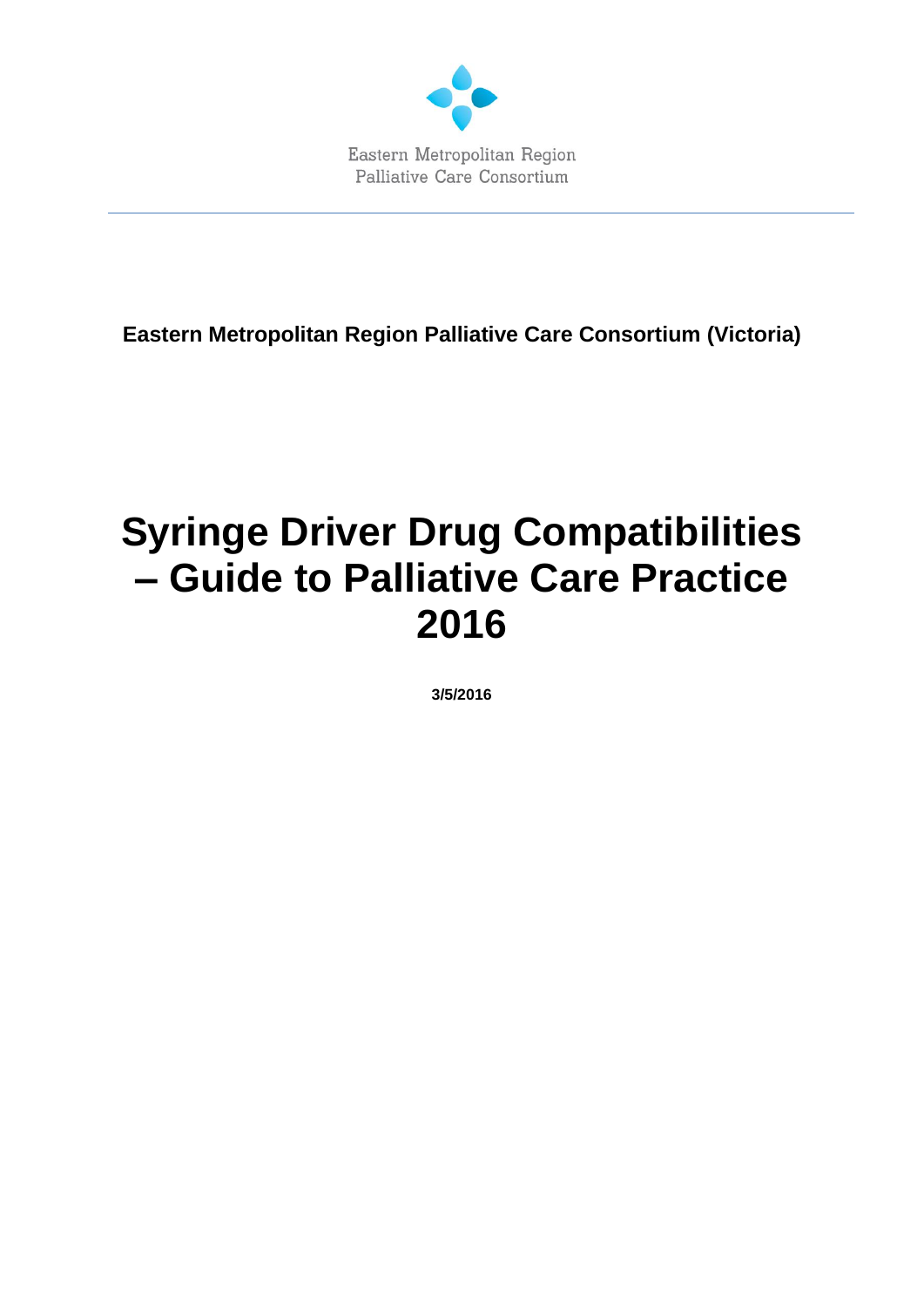#### **INSTRUCTIONS FOR USE**

It is highly recommended this guide is used electronically or printed in colour, to aid ease of use.

#### **Contents**

| .21 |
|-----|
|     |

| Name used in this document | <b>Full title</b>                       | <b>Previously called</b>           |
|----------------------------|-----------------------------------------|------------------------------------|
| Glycopyrronium             | Glycopyrronium bromide (glycopyrrolate) | Glycopyrrolate                     |
| Lidocaine                  | Lidocaine (lignocaine) hydrochloride    | Lignocaine hydrochloride anhydrous |
| Phenobarbitone             | Phenobarbital (phenobarbitone) sodium   | Phenobarbitone sodium              |

https://www.tga.gov.au/updating-medicine-ingredient-names-list-affected-ingredients

© 2016. The Eastern Metropolitan Region Palliative Care Consortium (EMRPCC) grants permission to reproduce this publication for clinical and educational use, provided that the EMRPCC is acknowledged. Requests to reproduce this document, for purposes other than those stated, should be addressed to:

> Consortium Manager Eastern Metropolitan Region Palliative Care Consortium c/- PO Box 2110 Rangeview 3132 Victoria, Australia

consortiummanager@epc.asn.au  $or$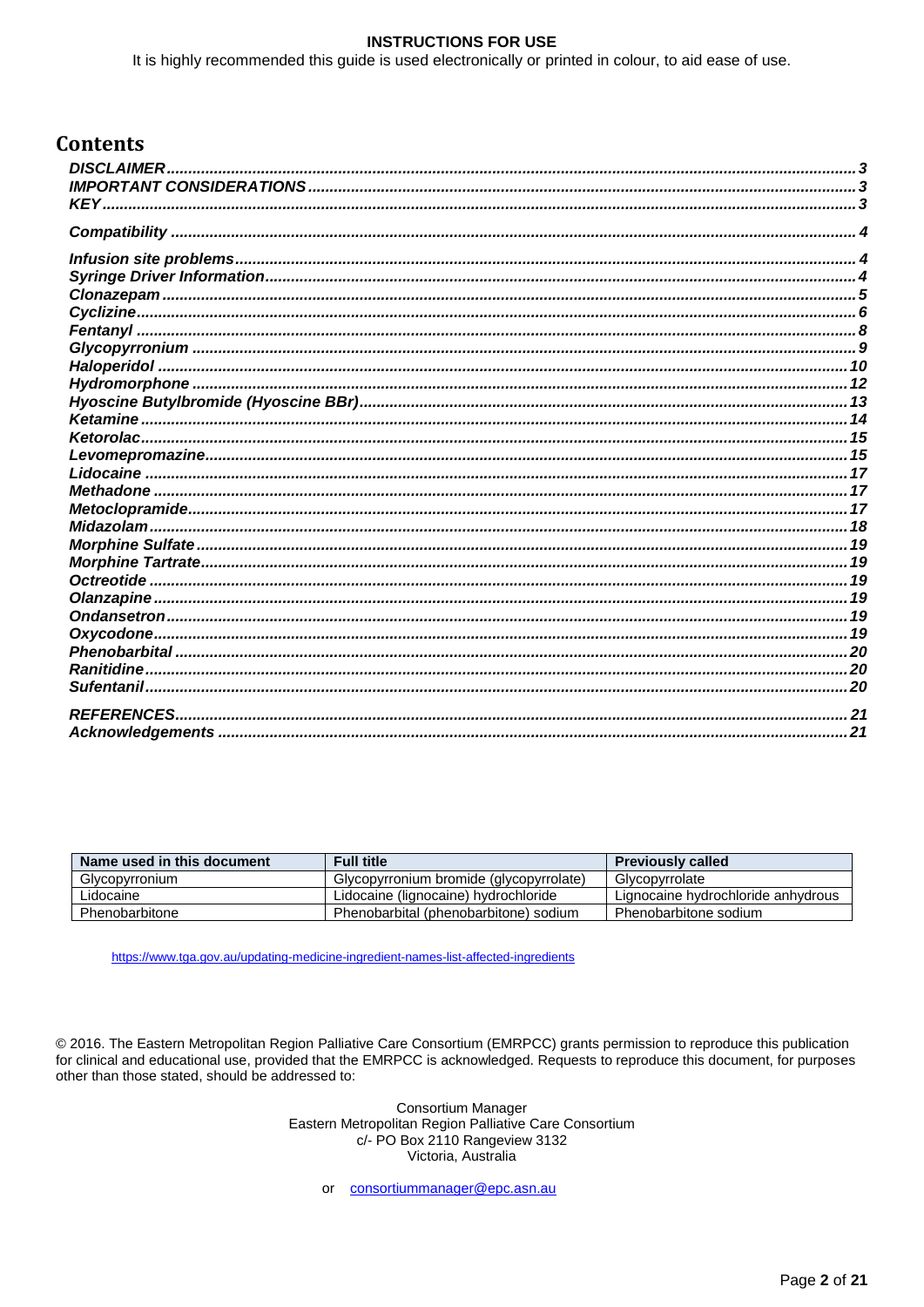#### **DISCLAIMER**

<span id="page-2-0"></span>The information in this palliative care document is intended as a guide only. It is the responsibility of the user to ensure information is used correctly. This guide reflects adult palliative care practice in Victoria and is based on evidence at the time of review.

All drug compatibility combinations derived from this guide should be checked and prescribed by a medical doctor or nurse practitioner with appropriate experience before administering.

<span id="page-2-1"></span>In accordance with quality practice, this guide should be submitted for organisational approval prior to use. When setting up and using syringe drivers, follow organisational policy and procedures.

# **IMPORTANT CONSIDERATIONS**

- It is recommended that the number of drugs in one syringe be limited to **three**.
- Caution should be used when combining drugs in syringe drivers; mixtures should be closely monitored for discolouration, precipitation and crystallisation.
- Infusion durations in this guide are for 24 hours.
- **Sodium chloride 0.9% is the diluent used in this guide, except where stated.**
- **Subcutaneous administration of a drug may be off-label prescribing**
- Drug doses should be modified in response to the adult patient/client's clinical situation and status, including previous exposure to opioids and concurrent medications. All patients should be monitored closely when commencing and/or switching opioid medications.

If you require further information regarding drug combinations and compatibility data, contact a hospitalbased pharmacy drug information service working with a specialist palliative care service.

<span id="page-2-2"></span>

|                | <b>KEY</b>                                                                                                                                                                                                                                                                                                                                  |
|----------------|---------------------------------------------------------------------------------------------------------------------------------------------------------------------------------------------------------------------------------------------------------------------------------------------------------------------------------------------|
|                | Instructions for reading the list of drugs                                                                                                                                                                                                                                                                                                  |
| Example:       | All drugs are listed in alphabetical order. When searching for drug combinations, search by the drug<br>which occurs first alphabetically. Drug combinations are not repeated in reverse order<br>Haloperidol<br>Haloperidol, Hydromorphone<br>Haloperidol, Hydromorphone, Metoclopramide                                                   |
| <b>Symbol</b>  | <b>Explanation</b>                                                                                                                                                                                                                                                                                                                          |
|                | Appears compatible. Information is gathered from the clinical setting based on<br>observation of the drug combination on mixing and during infusion for any physical<br>changes, e.g. precipitation, discolouration or clouding.<br>The information is not validated evidence based research.                                               |
|                | Compatibility information available based on laboratory data                                                                                                                                                                                                                                                                                |
|                | $A =$ Chemically Compatible. Compatibility data obtained by laboratory analysis in the<br>stated drug combination, in the usual diluent and over a range of temperatures.<br>B = Physically Compatible. The lack of physical change such as discoloration, clouding<br>or crystallization tested microscopically or by laboratory analysis. |
|                | $C =$ potential for site reaction. See 'Infusion site problems' p.4                                                                                                                                                                                                                                                                         |
| <b>CAUTION</b> | Conflicting information regarding compatibility – proceed with caution<br>Caution can apply to clinical and evidence based compatibility reports                                                                                                                                                                                            |
|                | Incompatible                                                                                                                                                                                                                                                                                                                                |
| <b>WFI</b>     | Water for Injection                                                                                                                                                                                                                                                                                                                         |

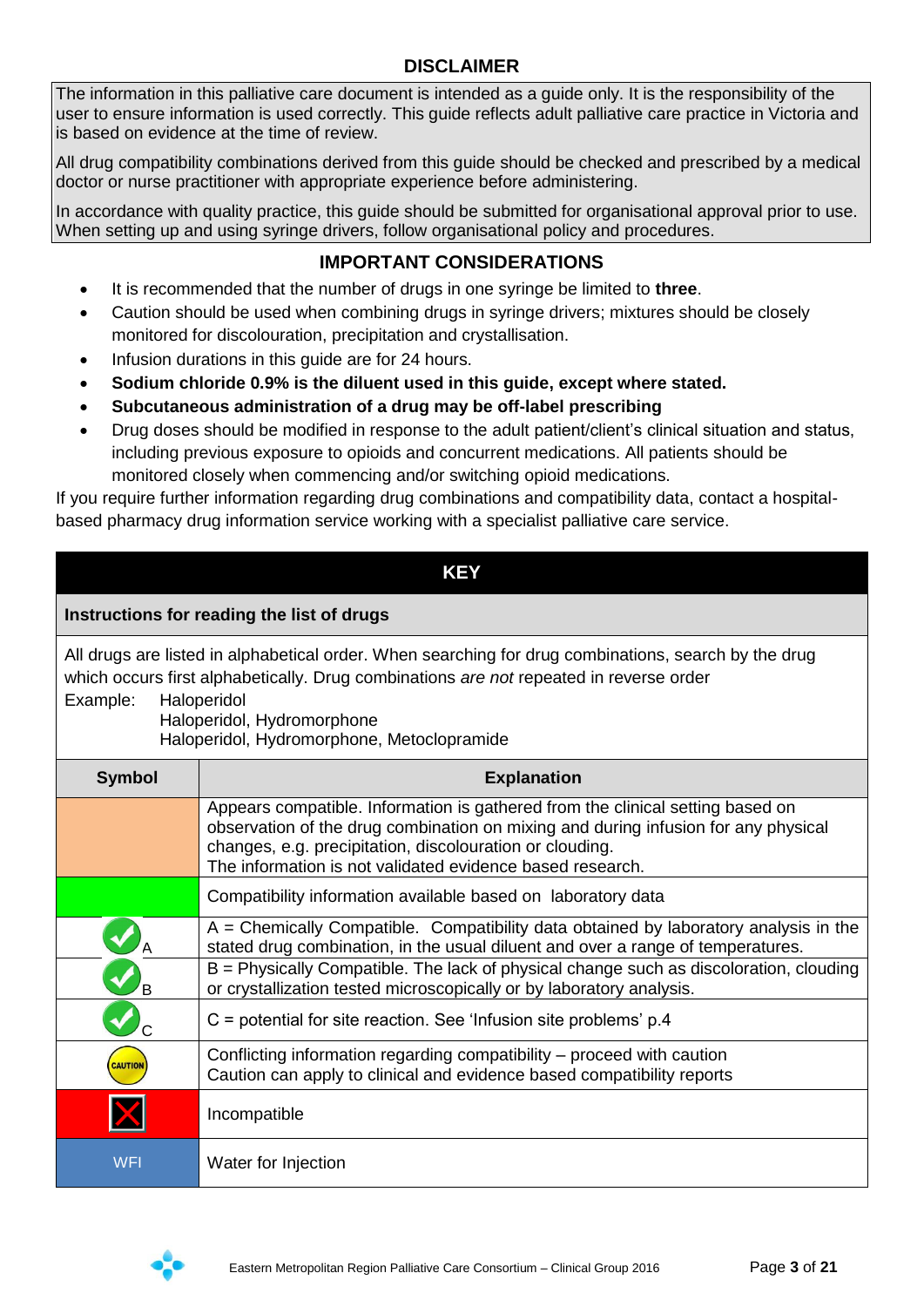# <span id="page-3-0"></span>**Compatibility**

Compatibility is dependent on the concentration of each drug in the total final volume being infused, rather than the actual dose.

Numerous factors effect stability and compatibility including drug salt, strength, diluents, order of drawing up, temperature and infusion periods. In this guide, infusion durations are for 24 hours.

Monitoring of the combined drugs in the syringe driver throughout the infusion period is advised.

#### **Sodium chloride 0.9% is the diluent used routinely in Victorian practice, except for cyclizine which is diluted with Water for Injection.**

**Sodium Chloride 0.9% is used as the diluent throughout this guide, unless otherwise stated.**

When combining medications for syringe driver use, be aware that laboratory compatibility data is available for only a few drug combinations**.** As a consequence, the majority of combinations listed in this guide are observational data.

If the combination is not listed in this practice guideline, consult

- 1. Dickman A, Schneider J. The Syringe Driver Continuous subcutaneous infusions in palliative care. 3rd ed. Oxford: Oxford University Press; 2011<sup>1</sup>
- 2. The syringe driver database on the palliative care website [www.palliativedrugs.com](http://www.palliativedrugs.com/) <sup>2</sup>

The syringe drive database available at [www.palliativedrugs.com](http://www.palliativedrugs.com/) can be accessed after registration. Combinations on the database have been assessed by palliativedrugs.com pharmacists. The information is not substantiated but is observational data. The database may contain information not included in this document. The database states that "*drugs may be compatible at certain concentrations and not at others, therefore it is recommended that the concentration of drug in solution is compared, not the dose"* <sup>2</sup>

#### <span id="page-3-1"></span>**Infusion site problems**

A plastic (Teflon® or Vialon®) cannula should be used rather than a metal butterfly needle to reduce site inflammation.

A skin reaction at the infusion site is most commonly found with **cyclizine, ketamine, levomepromazine and methadone**.

Sodium Chloride 0.9% is recommended as diluent as it is closest to physiological tonicity, therefore less likely to cause irritation. Cyclizine should always be diluted with Water for Injection. .

Subcutaneous sites may last up to a week, depending on the drugs used. The site should be changed if painful or inflamed. Routine rotation to a different subcutaneous site every 72 hours reduces the frequency of site problems. If frequent resiting is necessary, e.g. every 24 to 48 hours, consider the following strategies:

- Use a larger syringe to enable a more dilute mixture to be used, thereby decreasing the final drug concentrations
- Change to a 12 hourly regimen, thereby permitting further dilution of the drugs
- Change an irritant drug to a less irritant alternative
- Inject dexamethasone 1mg directly into the infusion site, via the cannula to be used. Flush with sodium chloride 0.9% then connect the syringe driver and commence. 1

#### **Chlorpromazine, diazepam and prochlorperazine**

These drugs are not recommended to be given by subcutaneous infusion due to severe local reactions<sup>3</sup>.

#### <span id="page-3-2"></span>**Syringe Driver Information**

For further information on the use of syringe drivers see Guidelines for Subcutaneous Infusion Device Management in Palliative Care – second edition 2010 available at <https://www.health.qld.gov.au/cpcre/publicns.asp><sup>3</sup>

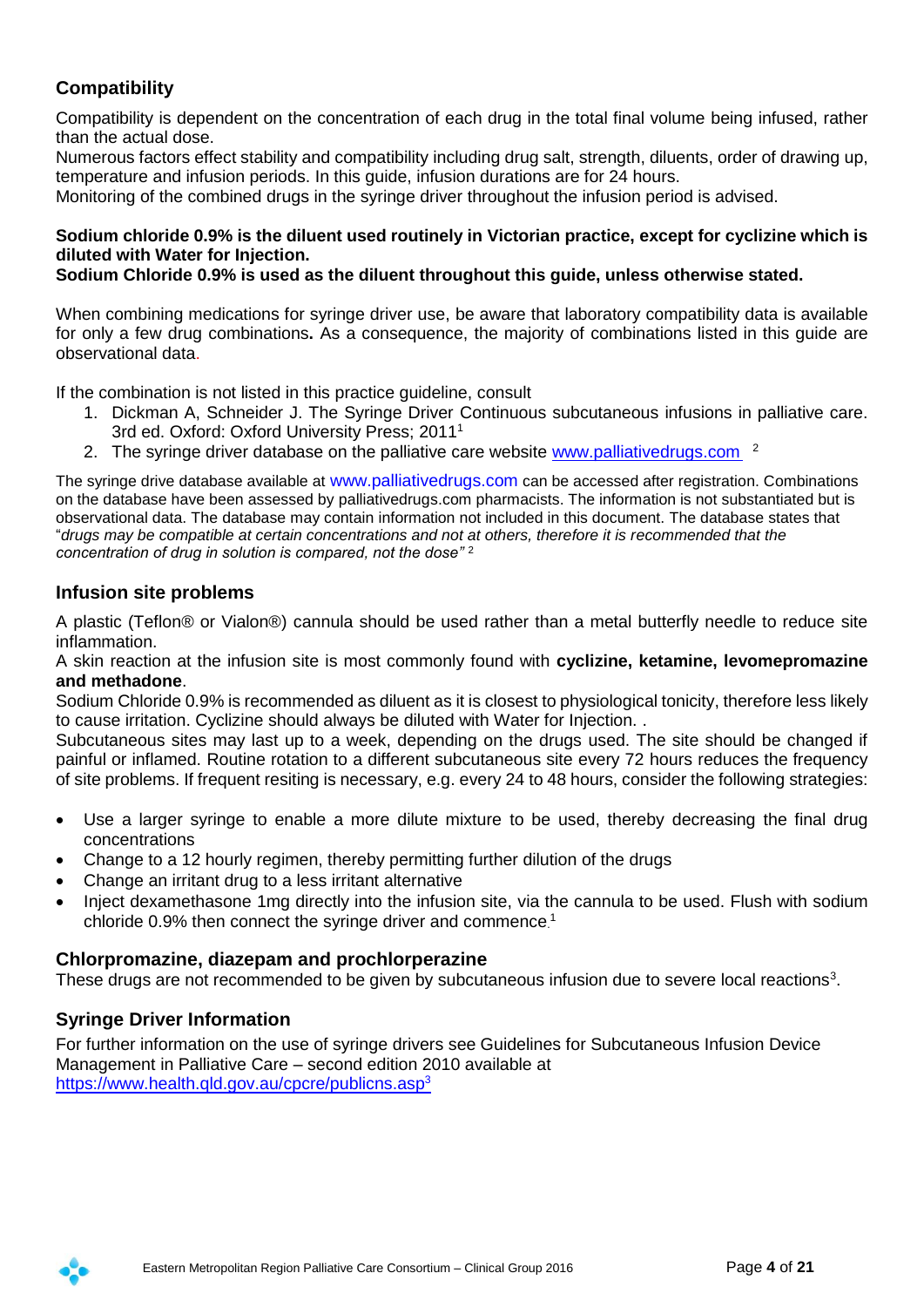

| <b>DRUG</b>                                         | <b>COMPATIBILITY</b>                   | <b>COMMENT</b>                                                                                                                                         | <b>REFERENCE</b> |
|-----------------------------------------------------|----------------------------------------|--------------------------------------------------------------------------------------------------------------------------------------------------------|------------------|
| Clonazepam                                          | A.B                                    | There is a significant loss when infused through PVC tubing which can be<br>addressed by using non PVC tubing or titrating the dose to desired effect. | 1,5              |
| Clonazepam, Cyclizine, Morphine Sulfate             |                                        | WFI<br>Diluent must be water for injection due to cyclizine.                                                                                           | $\mathbf{1}$     |
| Clonazepam, Glycopyrronium, Oxycodone               |                                        |                                                                                                                                                        | $\overline{2}$   |
| Clonazepam, Haloperidol, Methadone                  | $\overline{C}$                         | Haloperidol at concentrations greater than 1mg/mL may precipitate in sodium<br>chloride 0.9%.                                                          | $\mathbf{1}$     |
| Clonazepam, Haloperidol, Morphine Sulfate           |                                        | Haloperidol at concentrations greater than 1mg/mL may precipitate in sodium<br>chloride 0.9%.                                                          | $\overline{2}$   |
| Clonazepam, Haloperidol, Morphine Tartrate          |                                        | Haloperidol at concentrations greater than 1mg/mL may precipitate in sodium<br>chloride 0.9%.                                                          | 1,2              |
| Clonazepam, Haloperidol, Oxycodone                  |                                        | Haloperidol at concentrations greater than 1mg/mL may precipitate in sodium<br>chloride 0.9%.                                                          | -1               |
| Clonazepam, Hydromorphone                           |                                        |                                                                                                                                                        | $\overline{2}$   |
| Clonazepam, Hyoscine Butylbromide                   |                                        |                                                                                                                                                        | $\overline{2}$   |
| Clonazepam, Hyoscine Butylbromide, Morphine Sulfate |                                        |                                                                                                                                                        | -1               |
| Clonazepam, Hyoscine Butylbromide, Oxycodone        |                                        |                                                                                                                                                        |                  |
| Clonazepam, Ketamine, Morphine Tartrate             | $\blacktriangledown$<br>$\overline{C}$ |                                                                                                                                                        | $\mathbf 1$      |
| Clonazepam, Ketamine, Oxycodone                     | $\blacktriangledown$                   |                                                                                                                                                        | $\overline{2}$   |
| Clonazepam, Ketorolac, Oxycodone                    |                                        | Dilute ketorolac maximally with sodium chloride 0.9%.                                                                                                  | $\overline{2}$   |
| Clonazepam, Levomepromazine, Methadone              |                                        |                                                                                                                                                        | $\overline{2}$   |
| Clonazepam, Levomepromazine, Morphine Sulfate       |                                        |                                                                                                                                                        | -1               |
| Clonazepam, Levomepromazine, Ondansetron            |                                        |                                                                                                                                                        | 2                |

<span id="page-4-0"></span>

 $\cdot$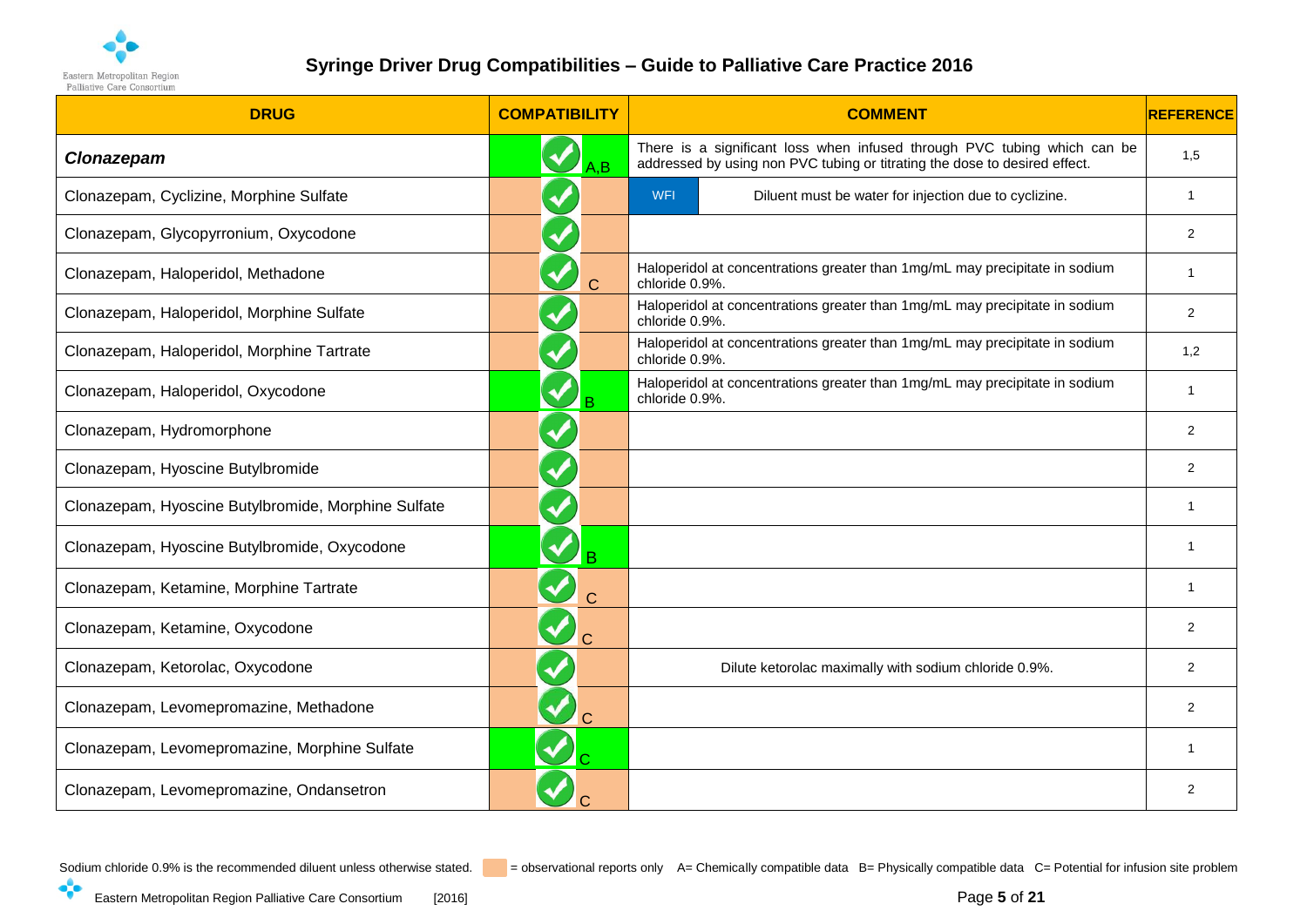

| <b>DRUG</b>                                   | <b>COMPATIBILITY</b>   | <b>COMMENT</b>                                                                                                                                                          | <b>REFERENCE</b> |
|-----------------------------------------------|------------------------|-------------------------------------------------------------------------------------------------------------------------------------------------------------------------|------------------|
| Clonazepam, Levomepromazine, Oxycodone        | $\blacklozenge$<br>Ć   |                                                                                                                                                                         | 1,2              |
| Clonazepam, Methadone                         | $\overline{C}$         |                                                                                                                                                                         | $\overline{1}$   |
| Clonazepam, Metoclopramide, Oxycodone         | V<br>B                 |                                                                                                                                                                         | -1               |
| Clonazepam, Morphine Sulfate                  | $\blacktriangledown$   |                                                                                                                                                                         | -1               |
| Clonazepam, Octreotide, Oxycodone             | $\blacklozenge$        |                                                                                                                                                                         | 1,2              |
| Clonazepam, Oxycodone                         |                        |                                                                                                                                                                         | $\overline{1}$   |
| <b>Cyclizine</b>                              | $\blacklozenge$<br>B.C | Cyclizine may precipitate as the concentration of chloride ions<br>WFI<br>increases (e.g. with metoclopramide or oxycodone) or if the pH is<br>greater than 6.8.        | 1,6              |
| Cyclizine, Fentanyl                           |                        | Not compatible - crystallization reported.                                                                                                                              | $\overline{c}$   |
| Cyclizine, Glycopyrronium, Haloperidol        | $\mathcal{C}$          | WFI                                                                                                                                                                     | 2                |
| Cyclizine, Glycopyrronium, Morphine Sulfate   | $\blacktriangledown$   | <b>WFI</b>                                                                                                                                                              | 2                |
| Cyclizine, Glycopyrronium, Oxycodone          | <b>CAUTION</b>         | Cyclizine may precipitate as the concentration of chloride ions<br>increases (e.g. with metoclopramide or oxycodone) or if the pH is<br><b>WFI</b><br>greater than 6.8. | -1               |
| Cyclizine, Haloperidol                        |                        | <b>WFI</b>                                                                                                                                                              | 1,2              |
| Cyclizine, Haloperidol, Hyoscine Butylbromide |                        | Not compatible - crystallization reported.                                                                                                                              | 2                |
| Cyclizine, Haloperidol, Metoclopramide        | CAUTION                | Cyclizine may precipitate as the concentration of chloride ions<br>increases (e.g. with metoclopramide or oxycodone) or if the pH is<br>WFI<br>greater than 6.8.        | $\overline{c}$   |
| Cyclizine, Haloperidol, Midazolam             |                        | <b>WFI</b>                                                                                                                                                              | 1,2              |
| Cyclizine, Haloperidol, Morphine Sulfate      | A.B.C.                 | <b>WFI</b>                                                                                                                                                              |                  |

<span id="page-5-0"></span>

 $\cdot$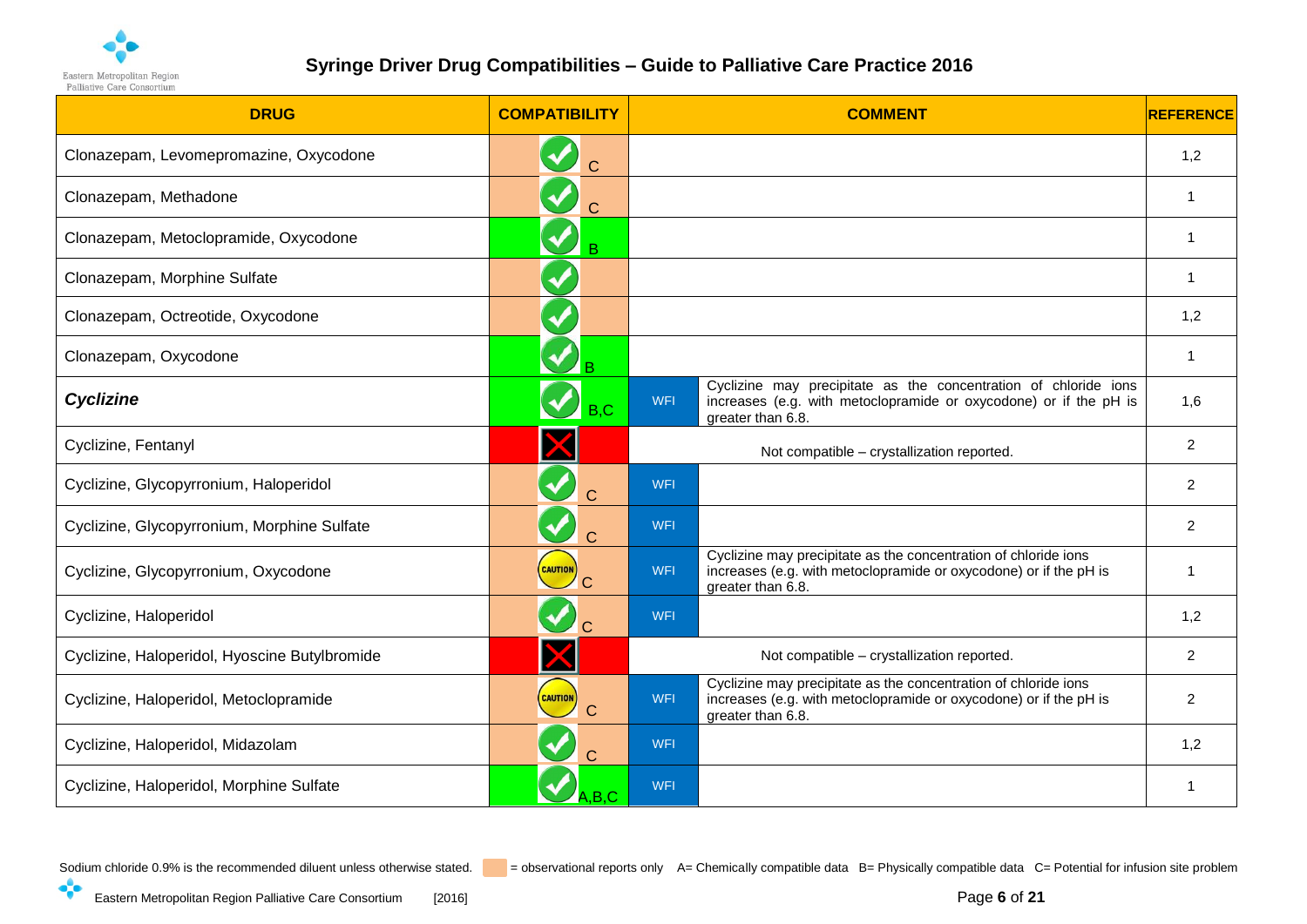

| <b>DRUG</b>                                        | <b>COMPATIBILITY</b>                        |            | <b>COMMENT</b>                                                                                                                                                                                                                                                                  | <b>REFERENCE</b> |
|----------------------------------------------------|---------------------------------------------|------------|---------------------------------------------------------------------------------------------------------------------------------------------------------------------------------------------------------------------------------------------------------------------------------|------------------|
| Cyclizine, Haloperidol, Octreotide                 |                                             | <b>WFI</b> |                                                                                                                                                                                                                                                                                 | $\overline{2}$   |
| Cyclizine, Haloperidol, Oxycodone                  | <b>CAUTION</b><br>$\overline{\angle}$ A,B,C | WFI        | Cyclizine may precipitate as the concentration of chloride ions<br>increases (e.g. with metoclopramide or oxycodone) or if the pH is<br>greater than 6.8.                                                                                                                       | $\overline{1}$   |
| Cyclizine, Hydromorphone                           | <b>CAUTION</b>                              | <b>WFI</b> |                                                                                                                                                                                                                                                                                 | $\overline{2}$   |
| Cyclizine, Hydromorphone, Octreotide               |                                             | WFI        |                                                                                                                                                                                                                                                                                 | 1                |
| Cyclizine, Hyoscine Butylbromide                   |                                             |            | Cyclizine may crystallize with hyoscine butylbromide.                                                                                                                                                                                                                           | 2                |
| Cyclizine, Hyoscine Butylbromide, Morphine Sulfate |                                             |            | Cyclizine may crystallize with hyoscine butylbromide.                                                                                                                                                                                                                           | 1                |
| Cyclizine, Hyoscine Butylbromide, Oxycodone        |                                             |            | Cyclizine may crystallize with hyoscine butylbromide.                                                                                                                                                                                                                           | $\overline{c}$   |
| Cyclizine, Levomepromazine                         | $\blacktriangledown$                        | <b>WFI</b> | Cyclizine and levomepromazine are generally not administered<br>together due to an increased risk of adverse effects.                                                                                                                                                           | $\overline{2}$   |
| Cyclizine, Levomepromazine, Morphine Sulfate       |                                             | <b>WFI</b> | Cyclizine and levomepromazine are generally not administered<br>together due to an increased risk of adverse effects.                                                                                                                                                           | 1,2              |
| Cyclizine, Levomepromazine, Octreotide             |                                             | <b>WFI</b> | Cyclizine and levomepromazine are generally not administered<br>together due to an increased risk of adverse effects.                                                                                                                                                           | $\overline{2}$   |
| Cyclizine, Levomepromazine, Oxycodone              | <b>CAUTION</b>                              | <b>WFI</b> | Cyclizine may precipitate as the concentration of chloride ions<br>increases (e.g. with metoclopramide or oxycodone) or if the pH is<br>greater than 6.8. Cyclizine and levomepromazine are generally not<br>administered together due to an increased risk of adverse effects. |                  |
| Cyclizine, Methadone                               |                                             | <b>WFI</b> |                                                                                                                                                                                                                                                                                 | $\overline{2}$   |
| Cyclizine, Metoclopramide                          | <b>CAUTION</b>                              | <b>WFI</b> | Cyclizine may precipitate as the concentration of chloride ions<br>increases (e.g. with metoclopramide or oxycodone) or if the pH is<br>greater than 6.8.<br>The prokinetic effect of metoclopramide may be inhibited by cyclizine.                                             | 1,2              |
| Cyclizine, Metoclopramide, Octreotide              |                                             | <b>WFI</b> | Cyclizine may precipitate as the concentration of chloride ions<br>increases (e.g. with metoclopramide or oxycodone) or if the pH is<br>greater than 6.8.<br>The prokinetic effect of metoclopramide may be inhibited by cyclizine.                                             | $\overline{1}$   |
| Cyclizine, Midazolam                               |                                             | <b>WFI</b> |                                                                                                                                                                                                                                                                                 | 1,2              |

 $\cdot$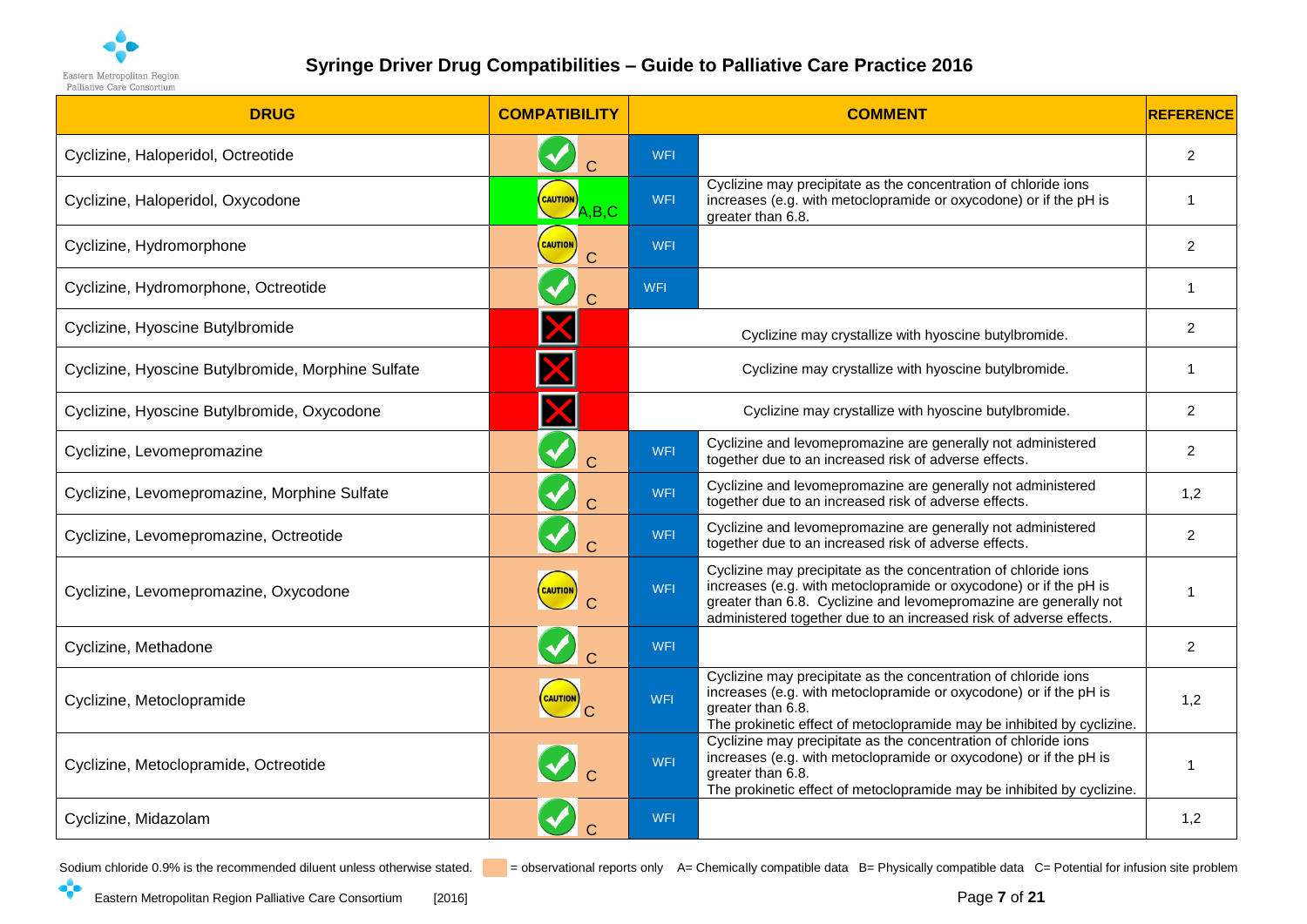

| <b>DRUG</b>                                | <b>COMPATIBILITY</b>                            |                | <b>COMMENT</b>                                                                                                                                            | <b>REFERENCE</b> |
|--------------------------------------------|-------------------------------------------------|----------------|-----------------------------------------------------------------------------------------------------------------------------------------------------------|------------------|
| Cyclizine, Midazolam, Morphine Sulfate     | $\mathbf{A}_{\mathsf{A},\mathsf{B},\mathsf{C}}$ | WFI            |                                                                                                                                                           | $\overline{1}$   |
| Cyclizine, Midazolam, Oxycodone            | <b>CAUTION</b><br>A.B.C                         | WFI            | Cyclizine may precipitate as the concentration of chloride ions<br>increases (e.g. with metoclopramide or oxycodone) or if the pH is<br>greater than 6.8. | -1               |
| Cyclizine, Morphine Sulfate                |                                                 | <b>WFI</b>     |                                                                                                                                                           | -1               |
| Cyclizine, Morphine Sulfate, Octreotide    | $\overline{C}$                                  | <b>WFI</b>     |                                                                                                                                                           | 2                |
| Cyclizine, Morphine Tartrate               | $\blacklozenge$<br>$\overline{C}$               | <b>WFI</b>     |                                                                                                                                                           | $\overline{c}$   |
| Cyclizine, Octreotide                      |                                                 | <b>WFI</b>     |                                                                                                                                                           | 2                |
| Cyclizine, Octreotide, Oxycodone           | <b>CAUTION</b>                                  | WFI            | Cyclizine may precipitate as the concentration of chloride ions<br>increases (e.g. with metoclopramide or oxycodone) or if the pH is<br>greater than 6.8. | $\overline{2}$   |
| Cyclizine, Ondansetron, Oxycodone          |                                                 |                | Not compatible - crystallization reported.                                                                                                                | 2                |
| Cyclizine, Oxycodone                       | <b>CAUTION</b><br>$\bigcup$ A,B,C               | WFI            | Cyclizine may precipitate as the concentration of chloride ions<br>increases (e.g. with metoclopramide or oxycodone) or if the pH is<br>greater than 6.8. | 1,7              |
| Fentanyl                                   | A.B                                             |                | The volume of fentanyl injection may restrict its use in the syringe driver. A<br>separate or 12 hourly syringe driver may be required.                   | 1,5              |
| Fentanyl, Haloperidol, Midazolam           |                                                 | chloride 0.9%. | Haloperidol at concentrations greater than 1mg/mL may precipitate in sodium                                                                               | $\overline{1}$   |
| Fentanyl, Hyoscine Butylbromide, Midazolam | A,B                                             |                |                                                                                                                                                           | $\overline{1}$   |
| Fentanyl, Ketamine                         | $\blacklozenge$<br>B, C                         |                |                                                                                                                                                           | 6,8              |
| Fentanyl, Metoclopramide, Midazolam        | $\blacktriangledown$<br>A,B                     |                |                                                                                                                                                           | $\overline{1}$   |
| Fentanyl, Midazolam                        | A.B                                             |                |                                                                                                                                                           | -1               |
| Fentanyl, Ondansetron                      |                                                 |                |                                                                                                                                                           | -1               |

<span id="page-7-0"></span> $\cdot$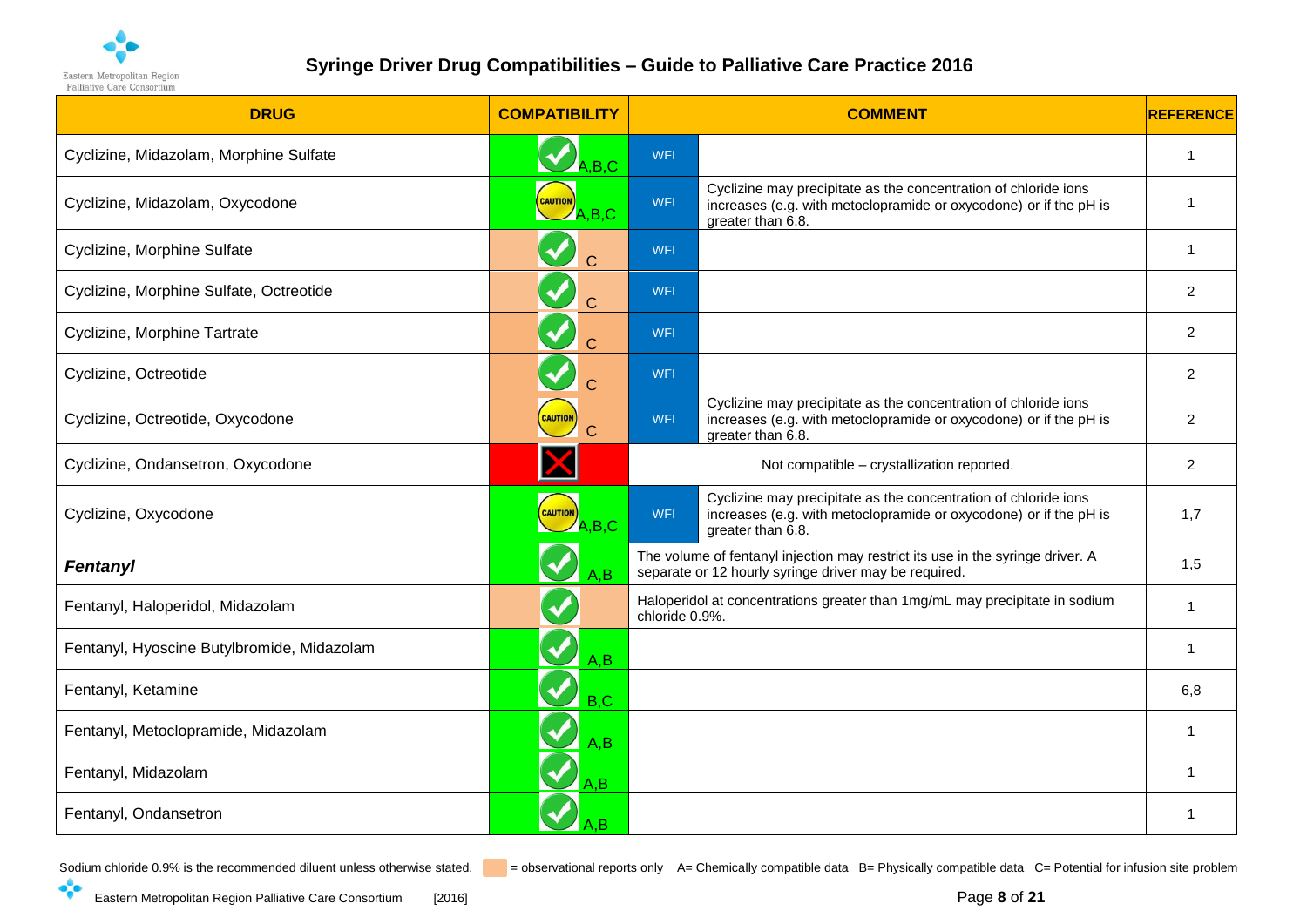

<span id="page-8-0"></span>

| <b>DRUG</b>                                       | <b>COMPATIBILITY</b>                   | <b>COMMENT</b>                                                                                | REFERENCE      |
|---------------------------------------------------|----------------------------------------|-----------------------------------------------------------------------------------------------|----------------|
| Glycopyrronium                                    | A,B                                    |                                                                                               | 1,5            |
| Glycopyrronium, Haloperidol, Ondansetron          |                                        | Haloperidol at concentrations greater than 1mg/mL may precipitate in sodium<br>chloride 0.9%. | 1              |
| Glycopyrronium, Ketamine, Oxycodone               | $\blacklozenge$<br>$\overline{C}$      |                                                                                               | $\overline{2}$ |
| Glycopyrronium, Levomepromazine, Midazolam        | Ć                                      |                                                                                               |                |
| Glycopyrronium, Levomepromazine, Morphine Sulfate | $\blacktriangledown$<br>$\overline{C}$ |                                                                                               |                |
| Glycopyrronium, Levomepromazine, Octreotide       | $\overline{C}$                         |                                                                                               | 1              |
| Glycopyrronium, Levomepromazine, Oxycodone        | $\blacktriangledown$<br>$\overline{C}$ |                                                                                               |                |
| Glycopyrronium, Methadone, Midazolam              | <b>V</b>                               |                                                                                               |                |
| Glycopyrronium, Metoclopramide, Morphine Sulfate  |                                        | The prokinetic effect of metoclopramide may be inhibited by glycopyrronium.                   | 1              |
| Glycopyrronium, Metoclopramide, Oxycodone         | $\blacklozenge$                        | The prokinetic effect of metoclopramide may be inhibited by glycopyrronium.                   | $\overline{2}$ |
| Glycopyrronium, Midazolam                         | $\blacklozenge$                        |                                                                                               | $\overline{2}$ |
| Glycopyrronium, Midazolam, Morphine Sulfate       |                                        |                                                                                               | 1,2            |
| Glycopyrronium, Midazolam, Oxycodone              |                                        |                                                                                               | 1              |
| Glycopyrronium, Ondansetron                       | A.B                                    |                                                                                               | 1              |
| Glycopyrronium, Oxycodone                         |                                        |                                                                                               | 2,6            |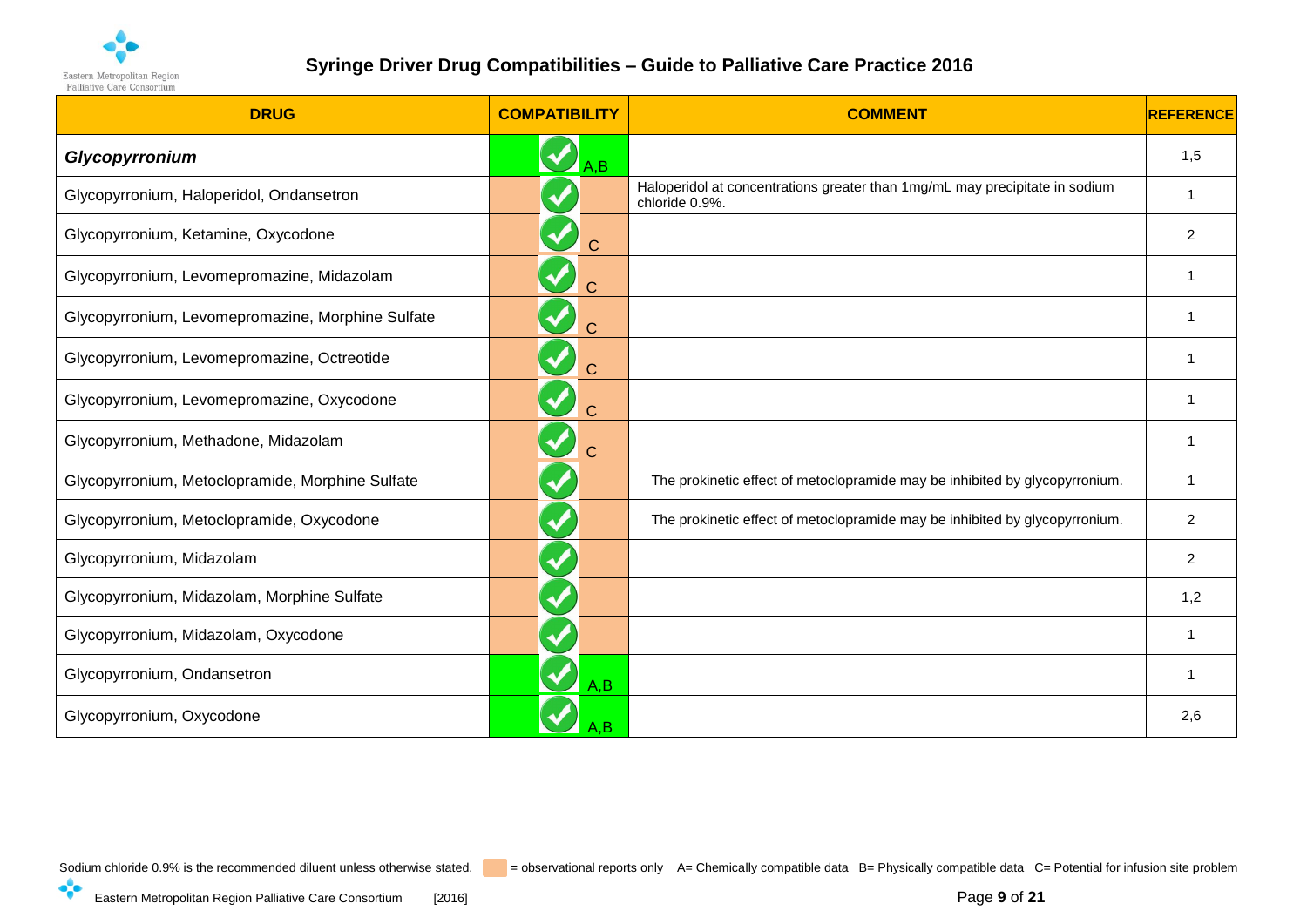

| <b>DRUG</b>                                          | <b>COMPATIBILITY</b>                  | <b>COMMENT</b>                                                                                                                                                                                                                                                    | <b>REFERENCE</b> |
|------------------------------------------------------|---------------------------------------|-------------------------------------------------------------------------------------------------------------------------------------------------------------------------------------------------------------------------------------------------------------------|------------------|
| <b>Haloperidol</b>                                   | $\mathbf{v}_{\mathbf{B}}$             | Haloperidol at concentrations greater than 1mg/mL may precipitate in sodium<br>chloride 0.9%.<br>Increased risk of extrapyramidal adverse effects when combining drugs with anti-<br>dopaminergic activity, e.g. haloperidol, metoclopramide and levomepromazine. | 1,5              |
| Haloperidol, Hydromorphone                           |                                       | Haloperidol at concentrations greater than 1mg/mL may precipitate in sodium<br>chloride 0.9%.                                                                                                                                                                     | $\mathbf{1}$     |
| Haloperidol, Hydromorphone, Ketamine                 | $\blacklozenge$<br>$\overline{C}$     | Haloperidol at concentrations greater than 1mg/mL may precipitate in sodium<br>chloride 0.9%.                                                                                                                                                                     | $\overline{2}$   |
| Haloperidol, Hydromorphone, Metoclopramide           |                                       | Haloperidol at concentrations greater than 1mg/mL may precipitate in sodium<br>chloride 0.9%.<br>Increased risk of extrapyramidal adverse effects when combining drugs with anti-<br>dopaminergic activity, e.g. haloperidol, metoclopramide and levomepromazine. | $\overline{2}$   |
| Haloperidol, Hydromorphone, Midazolam                |                                       | Haloperidol at concentrations greater than 1mg/mL may precipitate in sodium<br>chloride 0.9%.                                                                                                                                                                     | $\overline{2}$   |
| Haloperidol, Hydromorphone, Ranitidine               | $\blacktriangledown$                  | Haloperidol at concentrations greater than 1mg/mL may precipitate in sodium<br>chloride 0.9%.                                                                                                                                                                     | $\overline{2}$   |
| Haloperidol, Hyoscine Butylbromide                   | <b>CAUTION</b><br><b>B</b>            | Haloperidol diluted with sodium chloride 0.9% above 1.25mg/mL is incompatible<br>with hyoscine butylbromide.                                                                                                                                                      | 1                |
| Haloperidol, Hyoscine Butylbromide Oxycodone         | <b>CAUTION</b><br>$^{\prime}$ B       | Haloperidol diluted with sodium chloride 0.9% above 1.25mg/mL is incompatible<br>with hyoscine butylbromide.                                                                                                                                                      | 1                |
| Haloperidol, Hyoscine Butylbromide, Metoclopramide   | <b>CAUTION</b>                        | Haloperidol diluted with sodium chloride 0.9% above 1.25mg/mL is incompatible<br>with hyoscine butylbromide.                                                                                                                                                      | $\overline{2}$   |
| Haloperidol, Hyoscine Butylbromide, Midazolam        | <b>CAUTION</b><br>$^{\prime}$ B       | Haloperidol diluted with sodium chloride 0.9% above 1.25mg/mL is incompatible<br>with hyoscine butylbromide.                                                                                                                                                      | 1                |
| Haloperidol, Hyoscine Butylbromide, Morphine Sulfate | <b>CAUTION</b>                        | Haloperidol diluted with sodium chloride 0.9% above 1.25mg/mL is incompatible<br>with hyoscine butylbromide.                                                                                                                                                      | 1,2              |
| Haloperidol, Hyoscine Butylbromide, Ranitidine       | <b>CAUTION</b>                        | Haloperidol diluted with sodium chloride 0.9% above 1.25mg/mL is incompatible<br>with hyoscine butylbromide.                                                                                                                                                      | $\overline{2}$   |
| Haloperidol, Ketamine                                | $\blacktriangledown$<br>$\mathcal{C}$ | Haloperidol at concentrations greater than 1mg/mL may precipitate in sodium<br>chloride 0.9%.                                                                                                                                                                     | 1,2              |
| Haloperidol, Ketamine, Methadone                     |                                       | Haloperidol at concentrations greater than 1mg/mL may precipitate in sodium<br>chloride 0.9%.                                                                                                                                                                     | $\overline{2}$   |
| Haloperidol, Ketamine, Morphine Sulfate              |                                       | Haloperidol at concentrations greater than 1mg/mL may precipitate in sodium<br>chloride 0.9%.                                                                                                                                                                     | 1                |

<span id="page-9-0"></span>

 $\cdot$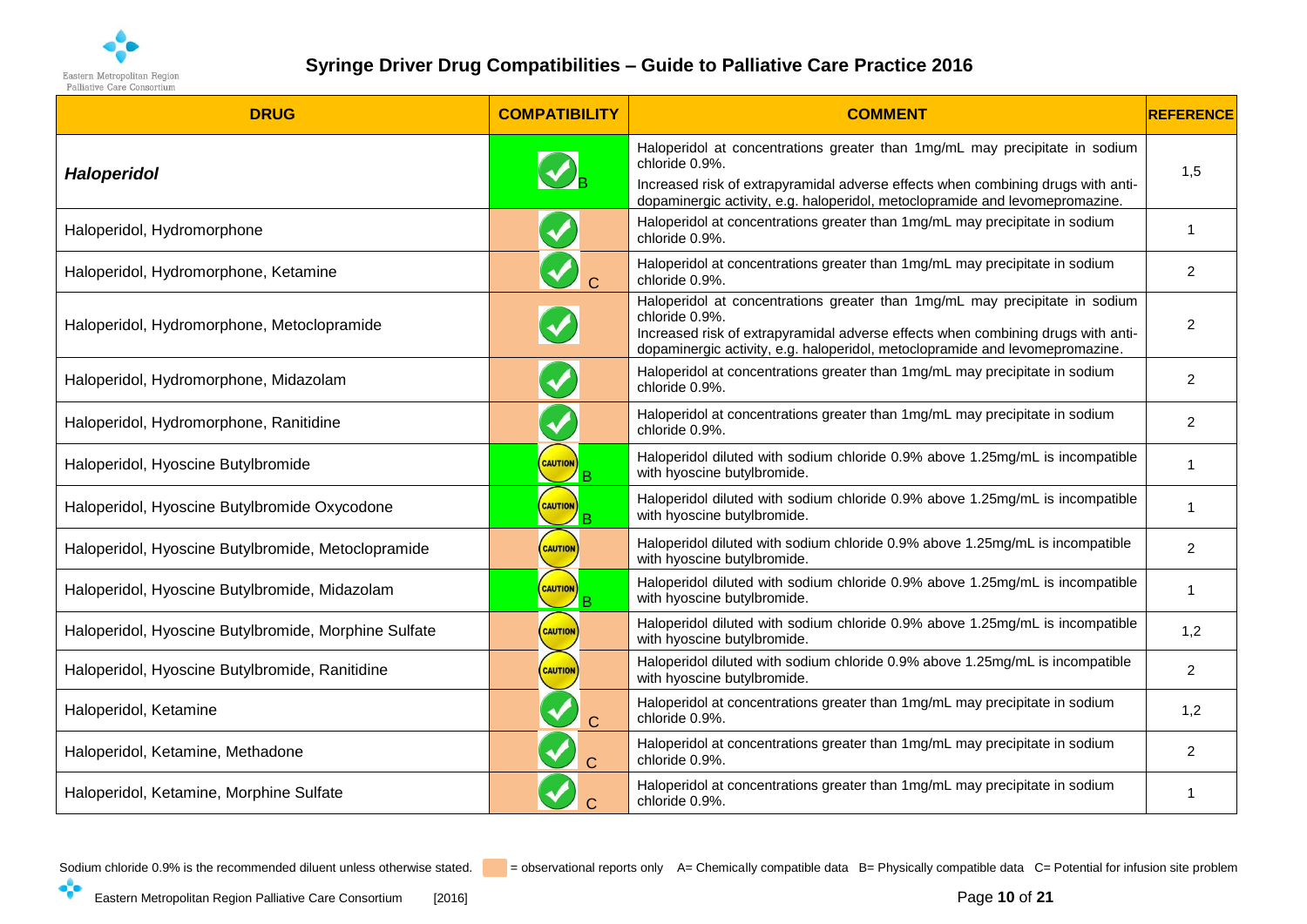

| <b>DRUG</b>                                    | <b>COMPATIBILITY</b>      | <b>COMMENT</b>                                                                                                                                                                                                                                                    | <b>REFERENCE</b> |
|------------------------------------------------|---------------------------|-------------------------------------------------------------------------------------------------------------------------------------------------------------------------------------------------------------------------------------------------------------------|------------------|
| Haloperidol, Ketamine, Oxycodone               | B.C                       | Haloperidol at concentrations greater than 1mg/mL may precipitate in sodium<br>chloride 0.9%.                                                                                                                                                                     | $\mathbf{1}$     |
| Haloperidol, Levomepromazine, Morphine Sulfate | $\bigcirc$ c              | Haloperidol at concentrations greater than 1mg/mL may precipitate in sodium<br>chloride 0.9%.<br>Increased risk of extrapyramidal adverse effects when combining drugs with anti-<br>dopaminergic activity e.g. haloperidol, metoclopramide and levomepromazine.  | $\overline{2}$   |
| Haloperidol, Metoclopramide                    |                           | Haloperidol at concentrations greater than 1mg/mL may precipitate in sodium<br>chloride 0.9%.<br>Increased risk of extrapyramidal adverse effects when combining drugs with anti-<br>dopaminergic activity, e.g. haloperidol, metoclopramide and levomepromazine. | $\overline{1}$   |
| Haloperidol, Metoclopramide, Midazolam         | $\bigotimes_{\mathsf{B}}$ | Haloperidol at concentrations greater than 1mg/mL may precipitate in sodium<br>chloride 0.9%<br>Increased risk of extrapyramidal adverse effects when combining drugs with anti-<br>dopaminergic activity, e.g. haloperidol, metoclopramide and levomepromazine.  | 1                |
| Haloperidol, Metoclopramide, Morphine Sulfate  |                           | Haloperidol at concentrations greater than 1mg/mL may precipitate in sodium<br>chloride 0.9%.<br>Increased risk of extrapyramidal adverse effects when combining drugs with anti-<br>dopaminergic activity, e.g. haloperidol, metoclopramide and levomepromazine. | 1,2              |
| Haloperidol, Metoclopramide, Morphine Tartrate |                           | Haloperidol at concentrations greater than 1mg/mL may precipitate in sodium<br>chloride 0.9%.<br>Increased risk of extrapyramidal adverse effects when combining drugs with anti-<br>dopaminergic activity, e.g. haloperidol, metoclopramide and levomepromazine. | $\overline{2}$   |
| Haloperidol, Metoclopramide, Octreotide        |                           | Haloperidol at concentrations greater than 1mg/mL may precipitate in sodium<br>chloride 0.9%<br>Increased risk of extrapyramidal adverse effects when combining drugs with anti-<br>dopaminergic activity, e.g. haloperidol, metoclopramide and levomepromazine.  | $\overline{2}$   |
| Haloperidol, Metoclopramide, Ranitidine        |                           | Haloperidol at concentrations greater than 1mg/mL may precipitate in sodium<br>chloride 0.9%.<br>Increased risk of extrapyramidal adverse effects when combining drugs with anti-<br>dopaminergic activity, e.g. haloperidol, metoclopramide and levomepromazine. | $\overline{2}$   |
| Haloperidol, Midazolam                         | A, B                      | Haloperidol at concentrations greater than 1mg/mL may precipitate in sodium<br>chloride 0.9%.                                                                                                                                                                     | 9                |
| Haloperidol, Midazolam, Morphine Sulfate       | $\blacklozenge$<br>A, B   | Haloperidol at concentrations greater than 1mg/mL may precipitate in sodium<br>chloride 0.9%.                                                                                                                                                                     | $\mathbf{1}$     |
| Haloperidol, Midazolam, Octreotide             |                           | Haloperidol at concentrations greater than 1mg/mL may precipitate in sodium<br>chloride 0.9%.                                                                                                                                                                     | 1,2              |
| Haloperidol, Midazolam, Oxycodone              | B                         | Haloperidol at concentrations greater than 1mg/mL may precipitate in sodium<br>chloride 0.9%.                                                                                                                                                                     | 1                |
| Haloperidol, Morphine Sulfate                  |                           | Haloperidol at concentrations greater than 1mg/mL may precipitate in sodium<br>chloride 0.9%.                                                                                                                                                                     | 1,2              |

 $\cdot$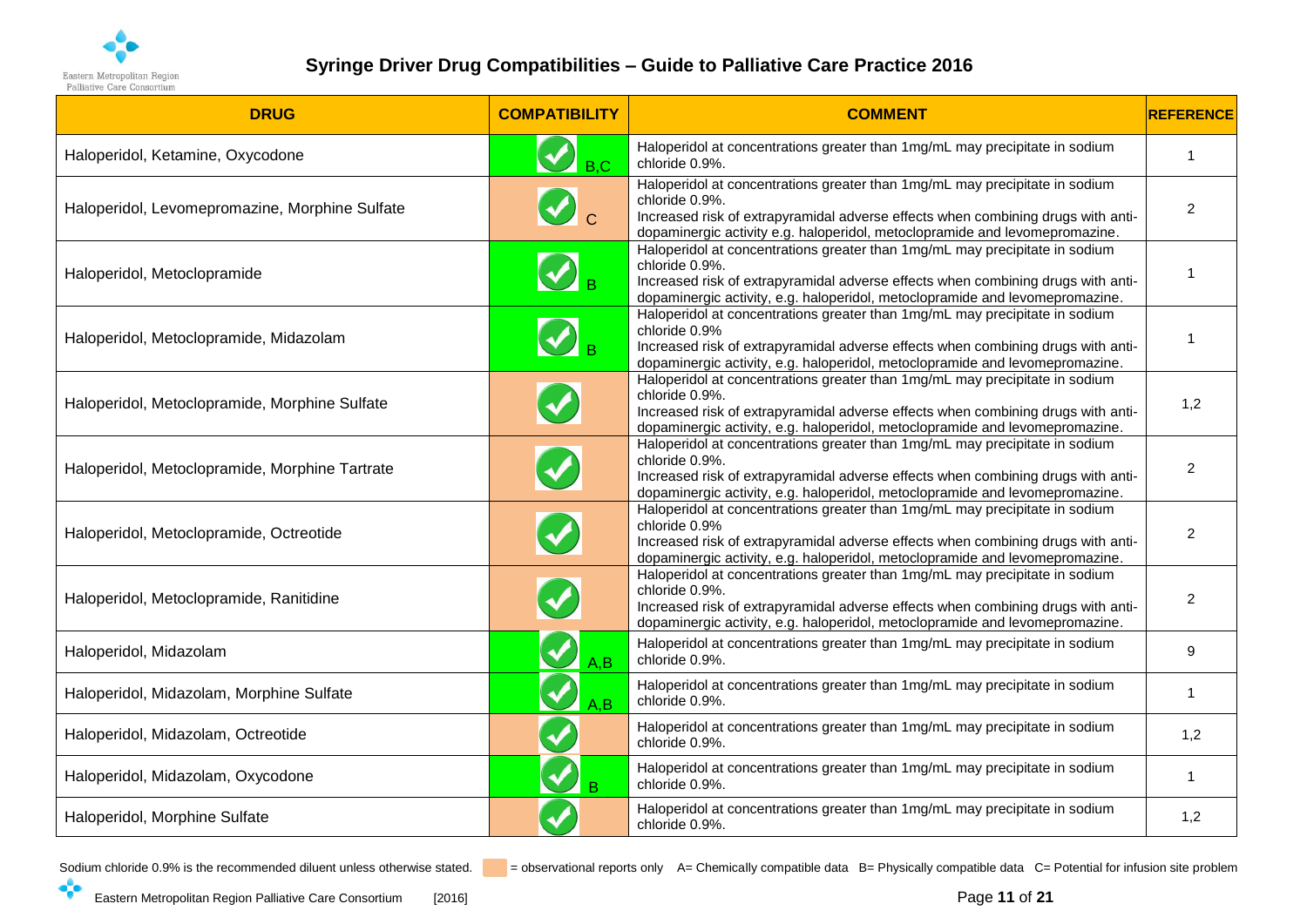

| <b>DRUG</b>                                           | <b>COMPATIBILITY</b>    | <b>COMMENT</b>                                                                                                                                                  | <b>REFERENCE</b> |
|-------------------------------------------------------|-------------------------|-----------------------------------------------------------------------------------------------------------------------------------------------------------------|------------------|
| Haloperidol, Morphine Sulfate, Octreotide             |                         | Haloperidol at concentrations greater than 1mg/mL may precipitate in sodium<br>chloride 0.9%.                                                                   | 1                |
| Haloperidol, Morphine Tartrate                        |                         | Haloperidol at concentrations greater than 1mg/mL may precipitate in sodium<br>chloride 0.9%.                                                                   | 1                |
| Haloperidol, Octreotide                               |                         | Haloperidol at concentrations greater than 1mg/mL may precipitate in sodium<br>chloride 0.9%.                                                                   | 1,2              |
| Haloperidol, Octreotide, Oxycodone                    |                         | Haloperidol at concentrations greater than 1mg/mL may precipitate in sodium<br>chloride 0.9%.                                                                   | $\overline{2}$   |
| Haloperidol, Ondansetron                              |                         | Haloperidol at concentrations greater than 1mg/mL may precipitate in sodium<br>chloride 0.9%.                                                                   | $\overline{2}$   |
| Haloperidol, Oxycodone                                | A, B                    | Haloperidol at concentrations greater than 1mg/mL may precipitate in sodium<br>chloride 0.9%.                                                                   | 1, 2, 7          |
| Hydromorphone                                         | $\blacklozenge$<br>A, B |                                                                                                                                                                 | 1,5              |
| Hydromorphone, Hyoscine Butylbromide                  |                         |                                                                                                                                                                 | $\overline{2}$   |
| Hydromorphone, Hyoscine Butylbromide, Levomepromazine | $\overline{C}$          |                                                                                                                                                                 | $\overline{2}$   |
| Hydromorphone, Hyoscine Butylbromide, Midazolam       |                         |                                                                                                                                                                 | $\overline{2}$   |
| Hydromorphone, Ketamine                               | A,B,C                   |                                                                                                                                                                 | 1                |
| Hydromorphone, Ketamine, Levomepromazine              | $\blacklozenge$         |                                                                                                                                                                 | $\overline{2}$   |
| Hydromorphone, Ketamine, Midazolam                    | $\mathbf{v}_{\text{c}}$ |                                                                                                                                                                 | 1,2              |
| Hydromorphone, Ketorolac, Metoclopramide              |                         | Dilute ketorolac maximally with sodium chloride 0.9%.                                                                                                           | $\overline{2}$   |
| Hydromorphone, Levomepromazine                        |                         |                                                                                                                                                                 | $\overline{2}$   |
| Hydromorphone, Levomepromazine, Metoclopramide        |                         | Increased risk of extrapyramidal adverse effects when combining drugs with anti-<br>dopaminergic activity e.g. haloperidol, metoclopramide and levomepromazine. | $\overline{2}$   |
| Hydromorphone, Levomepromazine, Midazolam             |                         |                                                                                                                                                                 | $\overline{2}$   |

<span id="page-11-0"></span>

 $\cdot$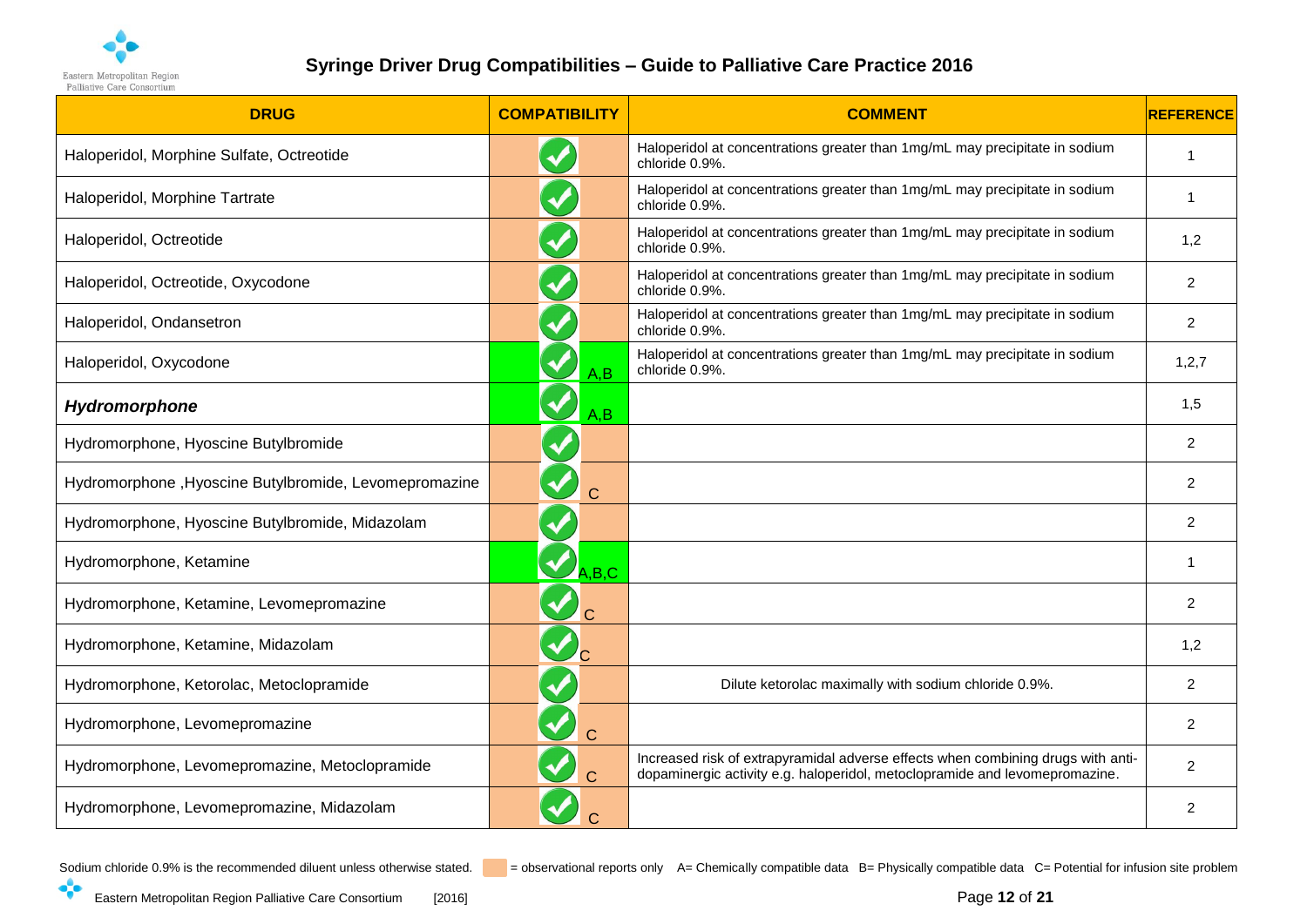

| <b>DRUG</b>                                     | <b>COMPATIBILITY</b>                   | <b>COMMENT</b>                                                                                                                              | <b>REFERENCE</b> |
|-------------------------------------------------|----------------------------------------|---------------------------------------------------------------------------------------------------------------------------------------------|------------------|
| Hydromorphone, Levomepromazine, Ranitidine      | CAUTION<br>$\overline{C}$              | Levomepromazine & ranitidine combinations appear to exhibit concentration<br>dependent physical incompatibility <sup>1</sup> .              | 1,2              |
| Hydromorphone, Metoclopramide                   | $\blacklozenge$                        |                                                                                                                                             | 2                |
| Hydromorphone, Metoclopramide, Midazolam        |                                        |                                                                                                                                             | 1,2              |
| Hydromorphone, Metoclopramide, Octreotide       |                                        |                                                                                                                                             | 2                |
| Hydromorphone, Metoclopramide, Ondansetron      |                                        |                                                                                                                                             | 2                |
| Hydromorphone, Midazolam                        | A, B                                   |                                                                                                                                             | $\overline{1}$   |
| Hydromorphone, Octreotide, Ondansetron          |                                        |                                                                                                                                             | 2                |
| Hydromorphone, Ondansetron                      | $\blacktriangledown$<br>A, B           |                                                                                                                                             | -1               |
| Hyoscine Butylbromide (Hyoscine BBr)            |                                        |                                                                                                                                             | -1               |
| Hyoscine BBr, Ketamine, Levomepromazine         | Ć                                      |                                                                                                                                             | 2                |
| Hyoscine BBr, Ketorolac, Methadone              | CAUTION<br>$\overline{C}$              | Dilute ketorolac maximally with sodium chloride 0.9%. Precipitation has been<br>observed on initial combination of ketorolac and methadone. | 2,10             |
| Hyoscine BBr, Levomepromazine, Morphine Sulfate | A, B, C                                |                                                                                                                                             | $\overline{1}$   |
| Hyoscine BBr, Levomepromazine, Octreotide       | $\blacktriangledown$<br>$\overline{C}$ |                                                                                                                                             | 1,2              |
| Hyoscine BBr, Levomepromazine, Ondansetron      | $\blacktriangledown$<br>$\overline{C}$ |                                                                                                                                             | 2                |
| Hyoscine BBr, Levomepromazine, Oxycodone        | A.B.C                                  |                                                                                                                                             |                  |
| Hyoscine BBr, Methadone, Ranitidine             |                                        |                                                                                                                                             | 2                |

<span id="page-12-0"></span>

 $\cdot$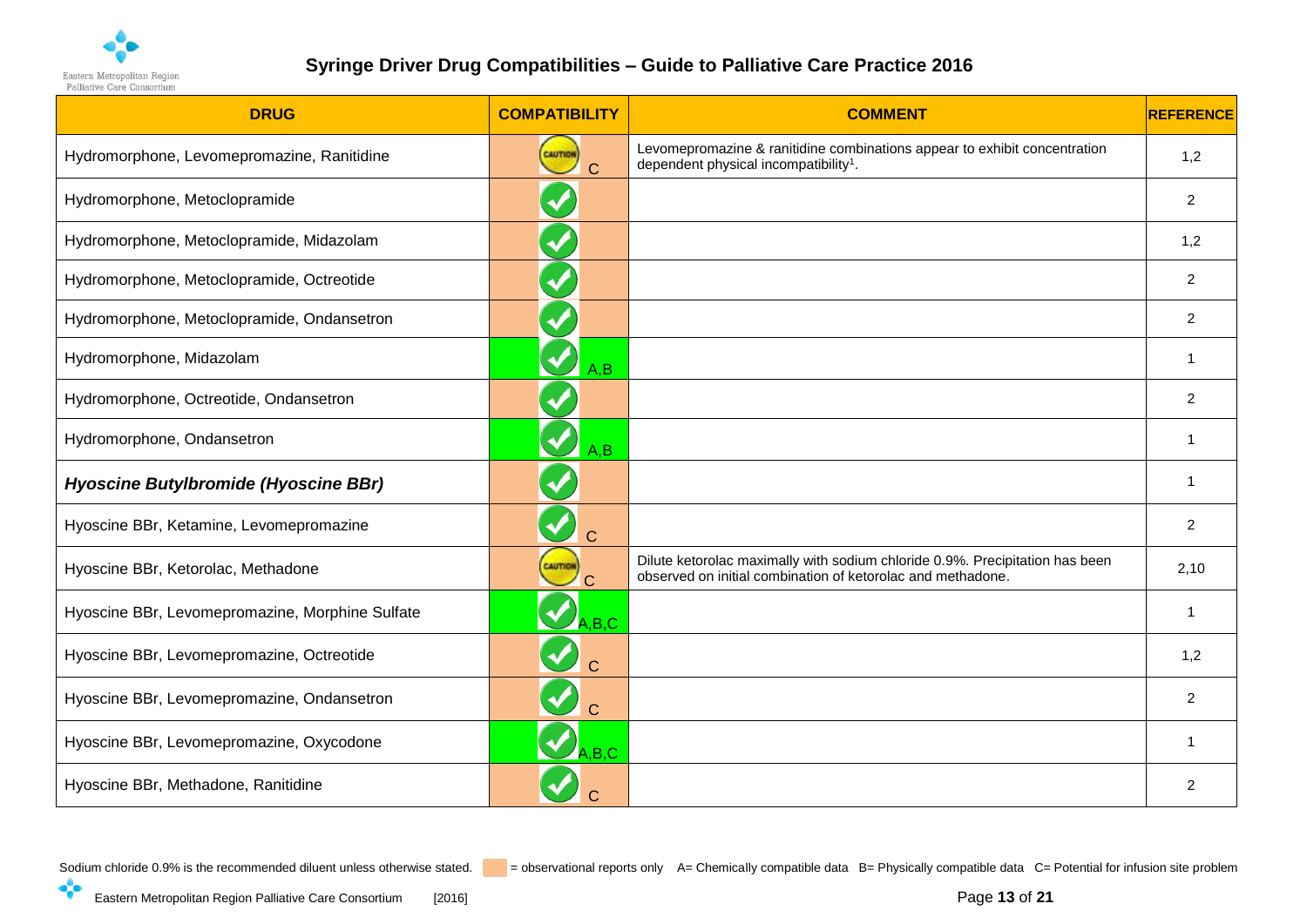

| <b>DRUG</b>                                 | <b>COMPATIBILITY</b>                   | <b>COMMENT</b>                                                                                                                                                  | <b>REFERENCE</b> |
|---------------------------------------------|----------------------------------------|-----------------------------------------------------------------------------------------------------------------------------------------------------------------|------------------|
| Hyoscine BBr, Metoclopramide, Midazolam     |                                        | The prokinetic effect of metoclopramide may be inhibited by hyoscine<br>butylbromide.                                                                           | -1               |
| Hyoscine BBr, Midazolam                     | B                                      |                                                                                                                                                                 | $\overline{1}$   |
| Hyoscine BBr, Midazolam, Morphine Sulfate   | $\blacktriangledown$                   |                                                                                                                                                                 | 1,2              |
| Hyoscine BBr, Midazolam, Octreotide         |                                        |                                                                                                                                                                 | $\overline{2}$   |
| Hyoscine BBr, Midazolam, Oxycodone          | $\blacklozenge$                        |                                                                                                                                                                 | 1,2              |
| Hyoscine BBr, Morphine Sulfate, Octreotide  | $\blacklozenge$                        |                                                                                                                                                                 | $\overline{1}$   |
| Hyoscine BBr, Morphine Sulfate, Ondansetron | $\blacklozenge$                        |                                                                                                                                                                 | -1               |
| Hyoscine BBr, Octreotide, Ondansetron       |                                        |                                                                                                                                                                 | 2                |
| Hyoscine BBr, Octreotide, Ranitidine        |                                        |                                                                                                                                                                 | $\overline{c}$   |
| Hyoscine BBr, Oxycodone                     | A, B                                   |                                                                                                                                                                 | 1,2,7            |
| Hyoscine BBr, Oxycodone, Ranitidine         |                                        |                                                                                                                                                                 | $\overline{2}$   |
| Hyoscine BBr, Rantidine                     |                                        |                                                                                                                                                                 | 2                |
| <b>Ketamine</b>                             | A.B.C                                  |                                                                                                                                                                 | 1,5              |
| Ketamine, Levomepromazine                   | $\blacktriangledown$<br>$\overline{C}$ |                                                                                                                                                                 | $\overline{1}$   |
| Ketamine, Levomepromazine, Metoclopramide   | $\blacktriangledown$<br>$\overline{C}$ | Increased risk of extrapyramidal adverse effects when combining drugs with anti-<br>dopaminergic activity e.g. haloperidol, metoclopramide and levomepromazine. | $\overline{2}$   |
| Ketamine, Levomepromazine, Oxycodone        | $\overline{C}$                         |                                                                                                                                                                 | 2                |

<span id="page-13-0"></span> $\cdot$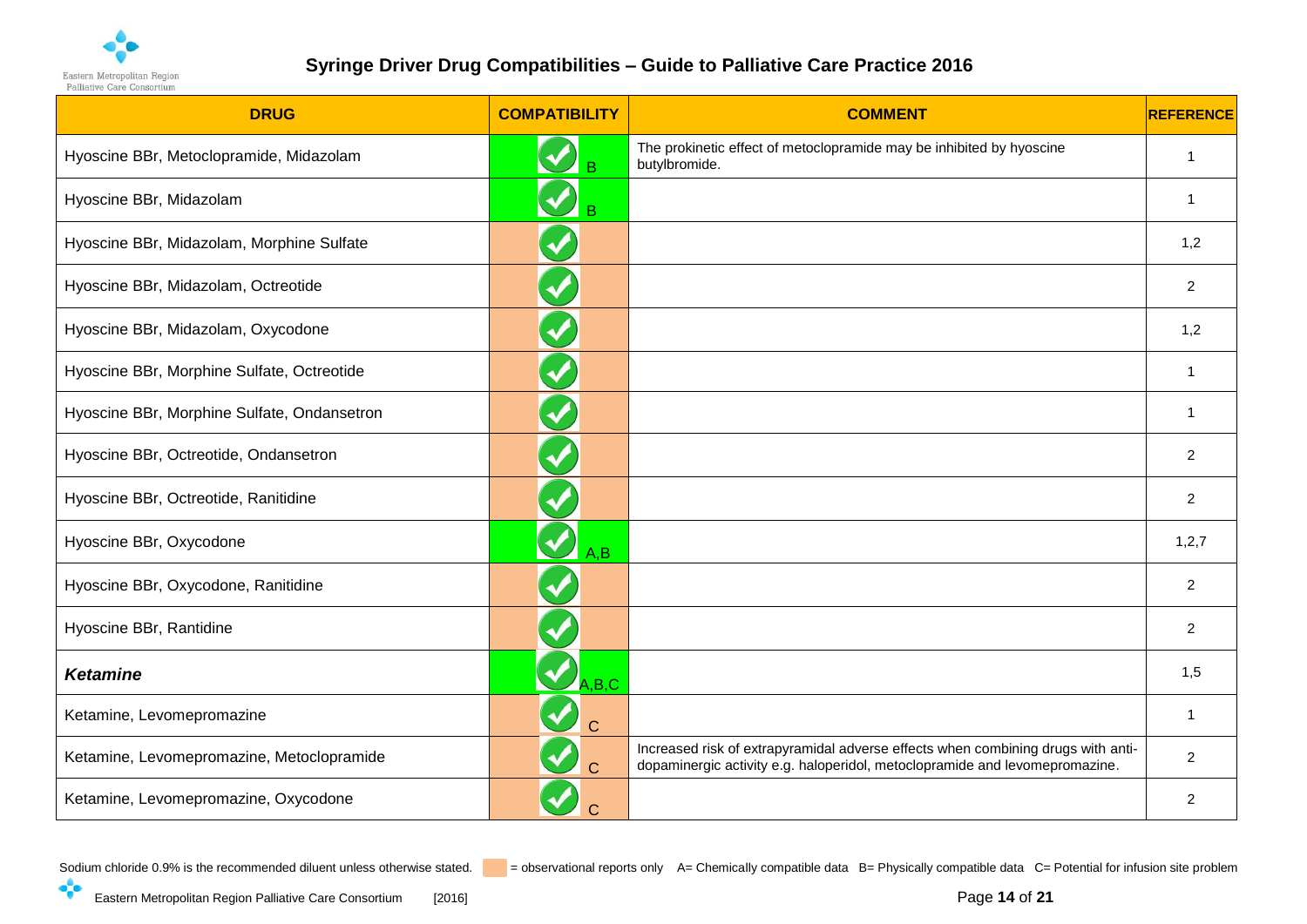

| <b>DRUG</b>                           | <b>COMPATIBILITY</b>                 | <b>COMMENT</b>                                                                                                                                                   | <b>REFERENCE</b> |
|---------------------------------------|--------------------------------------|------------------------------------------------------------------------------------------------------------------------------------------------------------------|------------------|
| Ketamine, Methadone                   | C                                    |                                                                                                                                                                  | 2                |
| Ketamine, Metoclopramide              | $\mathbf C$                          |                                                                                                                                                                  | 2                |
| Ketamine, Midazolam                   | $\mathsf C$                          |                                                                                                                                                                  | 1,2              |
| Ketamine, Midazolam, Morphine Sulfate | $\mathsf{C}$                         |                                                                                                                                                                  | 2                |
| Ketamine, Midazolam, Oxycodone        | Ć                                    |                                                                                                                                                                  | 2                |
| Ketamine, Morphine Sulfate            | $\blacktriangledown$<br>A,C          |                                                                                                                                                                  | 11               |
| Ketamine, Oxycodone                   | $\sqrt{A,B,C}$                       |                                                                                                                                                                  | 2,7              |
| <b>Ketorolac</b>                      | $'A$ , B                             | Dilute maximally with sodium chloride 0.9%.                                                                                                                      | 1,5              |
| Ketorolac, Methadone                  | <b>CAUTION</b><br>$\mathbb{Z}_{B,C}$ | Dilute maximally with sodium chloride 0.9%.<br>Precipitation observed on initial combination of ketorolac and methadone.                                         | 10               |
| Ketorolac, Octreotide                 | $\blacktriangledown$                 | Dilute maximally with sodium chloride 0.9%.                                                                                                                      | 2                |
| Ketorolac, Oxycodone                  | B                                    | Dilute maximally with sodium chloride 0.9%.                                                                                                                      |                  |
| Ketorolac, Oxycodone, Ranitidine      | $\blacktriangledown$<br>B            | Dilute maximally with sodium chloride 0.9%.                                                                                                                      |                  |
| Ketorolac, Ranitidine                 |                                      | Dilute maximally with sodium chloride 0.9%.                                                                                                                      | -1               |
| Levomepromazine                       | A,C                                  | Increased risk of extrapyramidal adverse effects when combining drugs with anti-<br>dopaminergic activity, e.g. haloperidol, metoclopramide and levomepromazine. | 1,5              |
| Levomepromazine, Methadone, Midazolam |                                      |                                                                                                                                                                  | 2                |
| Levomepromazine, Metoclopramide       | C.                                   | Increased risk of extrapyramidal adverse effects when combining drugs with anti-<br>dopaminergic activity, e.g. haloperidol, metoclopramide and levomepromazine. | 2                |

<span id="page-14-0"></span>

<span id="page-14-1"></span> $\cdot$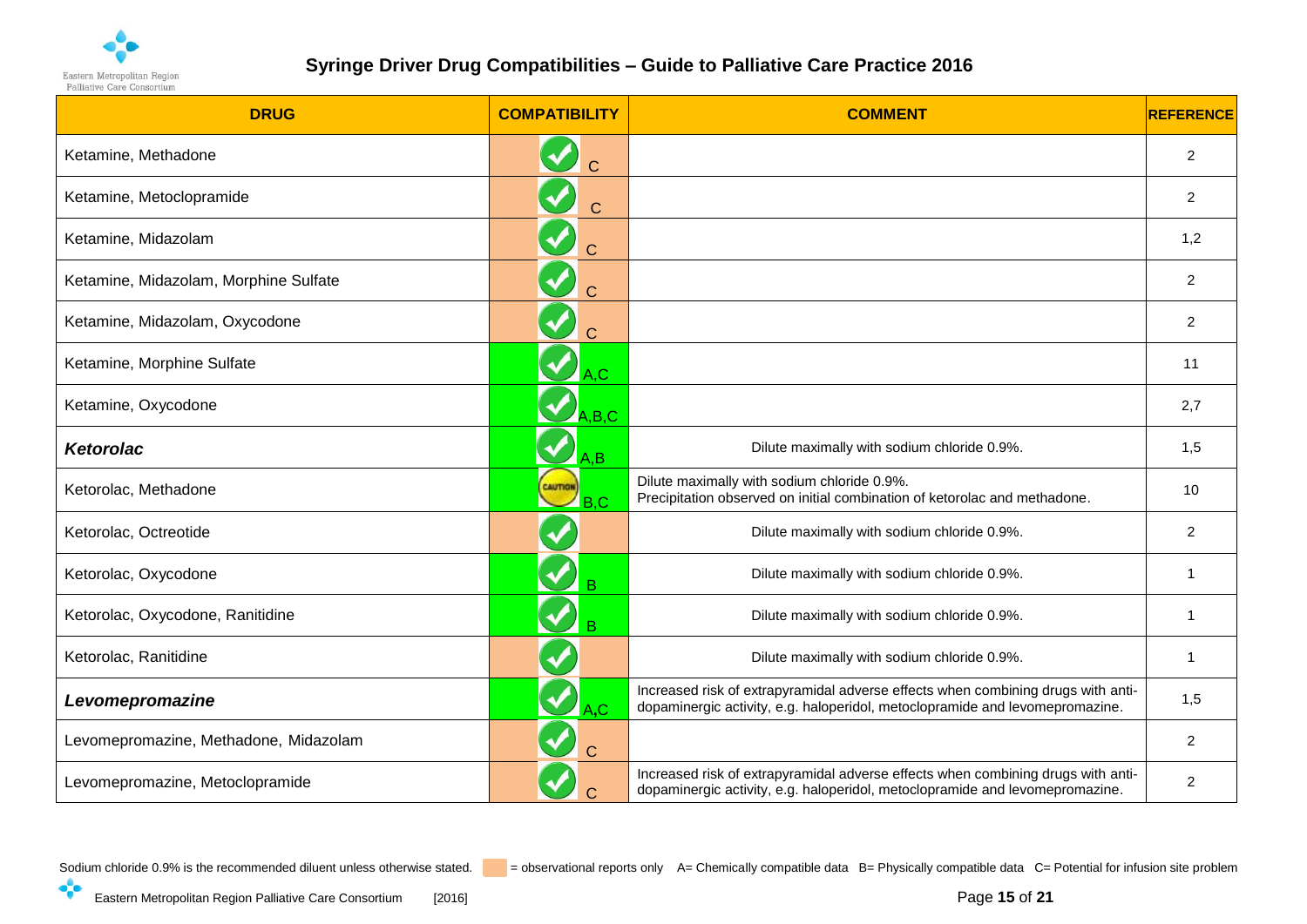

| <b>DRUG</b>                                       | <b>COMPATIBILITY</b> | <b>COMMENT</b>                                                                                                                                                                                                                                                                                     | <b>REFERENCE</b> |
|---------------------------------------------------|----------------------|----------------------------------------------------------------------------------------------------------------------------------------------------------------------------------------------------------------------------------------------------------------------------------------------------|------------------|
| Levomepromazine, Metoclopramide, Midazolam        |                      | Increased risk of extrapyramidal adverse effects when combining drugs with anti-<br>dopaminergic activity, e.g. haloperidol, metoclopramide and levomepromazine.                                                                                                                                   | $\overline{2}$   |
| Levomepromazine, Metoclopramide, Morphine Sulfate | A.B.C                | Increased risk of extrapyramidal adverse effects when combining drugs with anti-<br>dopaminergic activity, e.g. haloperidol, metoclopramide and levomepromazine.                                                                                                                                   | 1                |
| Levomepromazine, Metoclopramide, Octreotide       | $\mathbf C$          | Increased risk of extrapyramidal adverse effects when combining drugs with anti-<br>dopaminergic activity, e.g. haloperidol, metoclopramide and levomepromazine.                                                                                                                                   | -1               |
| Levomepromazine, Metoclopramide, Oxycodone        | A.B.C                | Increased risk of extrapyramidal adverse effects when combining drugs with anti-<br>dopaminergic activity, e.g. haloperidol, metoclopramide and levomepromazine.                                                                                                                                   | 1                |
| Levomepromazine, Metoclopramide, Ranitidine       | <b>CAUTION</b>       | Levomepromazine & ranitidine combinations appear to exhibit concentration<br>dependent physical incompatibility <sup>1</sup> .<br>Increased risk of extrapyramidal adverse effects when combining drugs with anti-<br>dopaminergic activity, e.g. haloperidol, metoclopramide and levomepromazine. | $\overline{2}$   |
| Levomepromazine, Midazolam                        |                      |                                                                                                                                                                                                                                                                                                    | 1,2              |
| Levomepromazine, Midazolam, Morphine Sulfate      | A,B,C                |                                                                                                                                                                                                                                                                                                    |                  |
| Levomepromazine, Midazolam, Octreotide            |                      |                                                                                                                                                                                                                                                                                                    | 1                |
| Levomepromazine, Midazolam, Oxycodone             | A.B.C                |                                                                                                                                                                                                                                                                                                    | -1               |
| Levomepromazine, Morphine Sulfate                 | $\overline{C}$       |                                                                                                                                                                                                                                                                                                    | 1,2              |
| Levomepromazine, Morphine Sulfate, Octreotide     |                      |                                                                                                                                                                                                                                                                                                    | $\overline{2}$   |
| Levomepromazine, Octreotide                       | $\overline{C}$       |                                                                                                                                                                                                                                                                                                    | $\overline{2}$   |
| Levomepromazine, Octreotide, Ondansetron          | $\overline{C}$       |                                                                                                                                                                                                                                                                                                    | -1               |
| Levomepromazine, Octreotide, Oxycodone            | B.C                  |                                                                                                                                                                                                                                                                                                    | 1                |
| Levomepromazine, Ondansetron                      |                      |                                                                                                                                                                                                                                                                                                    | 1,2              |
| Levomepromazine, Ondansetron, Oxycodone           |                      |                                                                                                                                                                                                                                                                                                    | 1,2              |

 $\cdot$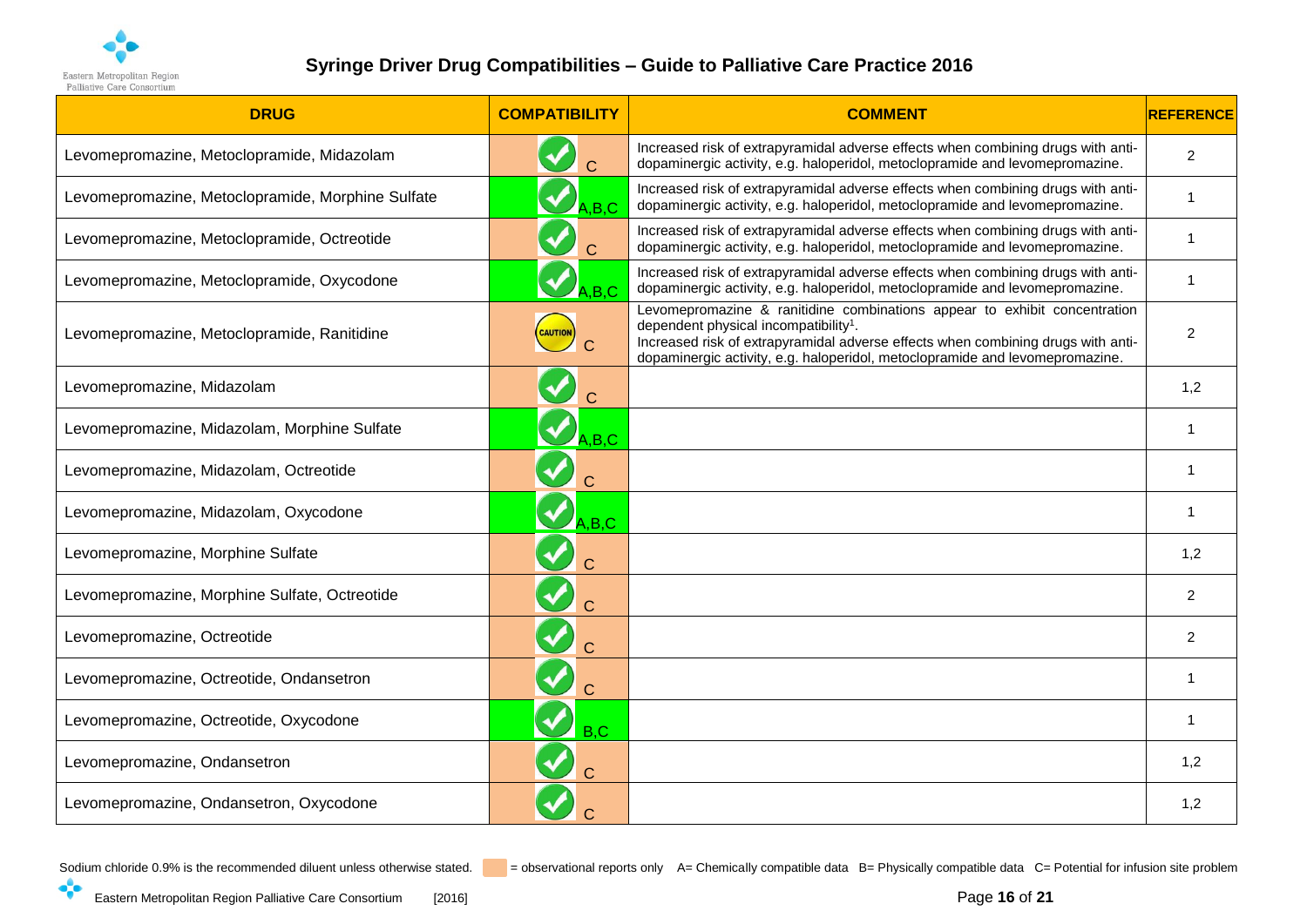

| <b>DRUG</b>                                   | <b>COMPATIBILITY</b>            | <b>COMMENT</b>                                                                                                                 | <b>REFERENCE</b> |
|-----------------------------------------------|---------------------------------|--------------------------------------------------------------------------------------------------------------------------------|------------------|
| Levomepromazine, Oxycodone                    | $\sqrt{A.B.C}$                  |                                                                                                                                | 1,2,7            |
| Levomepromazine, Oxycodone, Ranitidine        | <b>CAUTION</b><br>C             | Levomepromazine & ranitidine combinations appear to exhibit concentration<br>dependent physical incompatibility <sup>1</sup> . | $\overline{2}$   |
| Levomepromazine, Ranitidine                   | <b>CAUTION</b><br>C             | Levomepromazine & ranitidine combinations appear to exhibit concentration<br>dependent physical incompatibility <sup>1</sup> . | -1               |
| Lidocaine                                     | A, B                            |                                                                                                                                | 5                |
| <b>Methadone</b>                              | $\blacktriangledown$<br>A,C     |                                                                                                                                | 1,5              |
| Methadone, Midazolam                          | $\blacklozenge$<br>$\mathsf{C}$ |                                                                                                                                | -1               |
| Methadone, Octreotide, Ranitidine             | $\mathbf C$                     |                                                                                                                                | 2                |
| <b>Metoclopramide</b>                         | A, B                            |                                                                                                                                | 1,5              |
| Metoclopramide, Midazolam                     | $\blacktriangledown$<br>B       |                                                                                                                                | -1               |
| Metoclopramide, Midazolam, Morphine Sulfate   | A, B                            |                                                                                                                                | -1               |
| Metoclopramide, Midazolam, Oxycodone          | A, B                            |                                                                                                                                | $\overline{1}$   |
| Metoclopramide, Midazolam, Ranitidine         | $\blacklozenge$                 |                                                                                                                                | $\overline{2}$   |
| Metoclopramide, Morphine Sulfate              | $\blacklozenge$                 |                                                                                                                                | 1,2              |
| Metoclopramide, Morphine Sulfate, Octreotide  | $\blacktriangledown$            |                                                                                                                                | 1,2              |
| Metoclopramide, Morphine Sulfate, Ranitidine  | $\blacktriangledown$            |                                                                                                                                | 2                |
| Metoclopramide, Morphine Sulfate, Ondansetron |                                 |                                                                                                                                | -1               |
| Metoclopramide, Morphine Tartrate             |                                 |                                                                                                                                | 1,2              |

<span id="page-16-2"></span><span id="page-16-1"></span><span id="page-16-0"></span>

 $\cdot$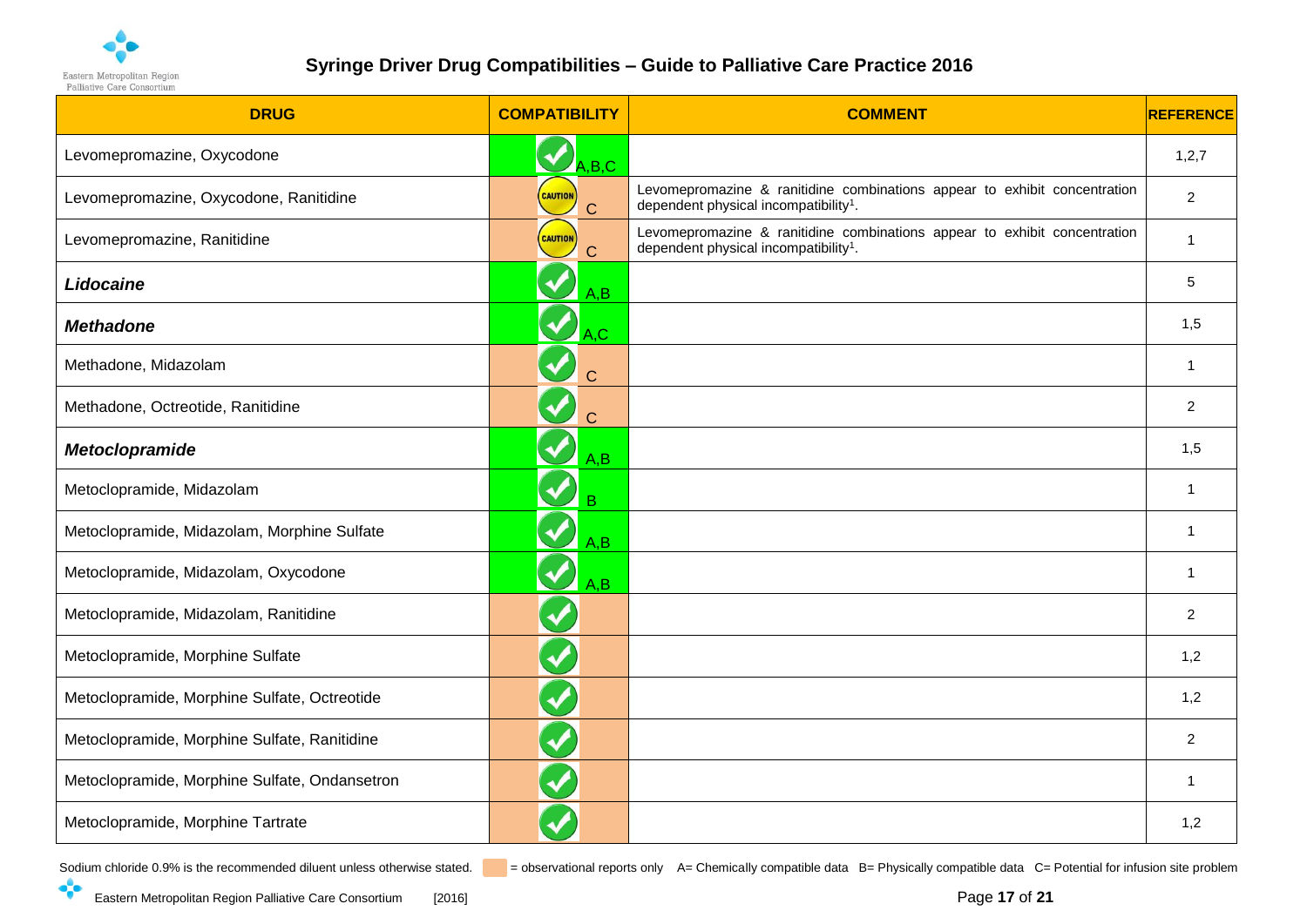

| <b>DRUG</b>                              | <b>COMPATIBILITY</b>        | <b>COMMENT</b>                                                                                                                | <b>REFERENCE</b> |
|------------------------------------------|-----------------------------|-------------------------------------------------------------------------------------------------------------------------------|------------------|
| Metoclopramide, Octreotide               |                             |                                                                                                                               | 2                |
| Metoclopramide, Octreotide, Oxycodone    |                             |                                                                                                                               | $\overline{1}$   |
| Metoclopramide, Ondansetron              | A, B                        |                                                                                                                               |                  |
| Metoclopramide, Ondansetron, Oxycodone   | $\blacktriangledown$        |                                                                                                                               | $\overline{1}$   |
| Metoclopramide, Oxycodone                | $\blacklozenge$<br>A, B     |                                                                                                                               | 1,2,7            |
| Metoclopramide, Oxycodone, Ranitidine    | <b>CAUTION</b>              | Yellow discoloration observed.                                                                                                | $\overline{2}$   |
| Metoclopramide, Ranitidine               |                             |                                                                                                                               | 2                |
| <b>Midazolam</b>                         | $\blacktriangledown$<br>A,B |                                                                                                                               | 1,5              |
| Midazolam, Morphine Sulfate              | $\blacklozenge$             |                                                                                                                               | 1,2              |
| Midazolam, Morphine Sulfate, Octreotide  | $\blacktriangledown$        |                                                                                                                               | 1,2              |
| Midazolam, Morphine Sulfate, Ondansetron |                             |                                                                                                                               | $\overline{2}$   |
| Midazolam, Octreotide, Oxycodone         |                             |                                                                                                                               | $\mathbf 1$      |
| Midazolam, Olanzapine                    |                             | Reconstitute olanzapine powder with water for injection prior to<br><b>WFI</b><br>further dilution with sodium chloride 0.9%. | -1               |
| Midazolam, Ondansetron                   | A, B                        |                                                                                                                               | $\overline{1}$   |
| Midazolam, Ondansetron, Oxycodone        | $\blacklozenge$             |                                                                                                                               | $\mathbf 1$      |
| Midazolam, Oxycodone                     | A.B                         |                                                                                                                               | 1,2,7            |

<span id="page-17-0"></span>

 $\cdot$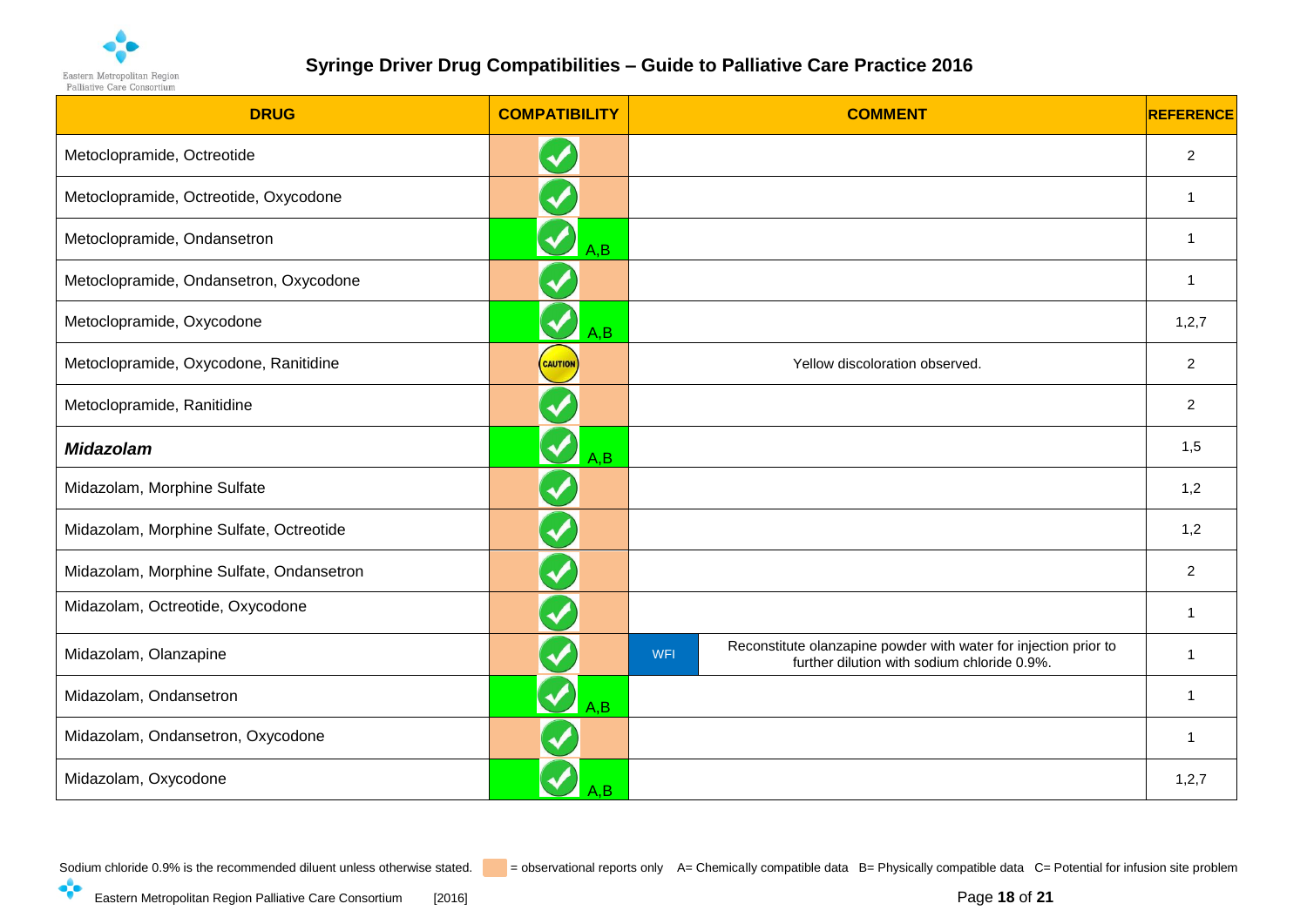

| <b>DRUG</b>                        | <b>COMPATIBILITY</b>        | <b>COMMENT</b>                                                                                                         | <b>REFERENCE</b> |
|------------------------------------|-----------------------------|------------------------------------------------------------------------------------------------------------------------|------------------|
| <b>Morphine Sulfate</b>            | $\bigotimes_{A,B}$          |                                                                                                                        | 1,5              |
| Morphine Sulfate, Octreotide       | <b>V</b>                    |                                                                                                                        | 1,2              |
| Morphine Sulfate, Ondansetron      | V<br>A,B                    |                                                                                                                        |                  |
| <b>Morphine Tartrate</b>           | V                           |                                                                                                                        |                  |
| <b>Octreotide</b>                  | V<br>A,B                    |                                                                                                                        | 1,5              |
| Octreotide, Ondansetron            |                             |                                                                                                                        | 1,2              |
| Octreotide, Ondansetron, Oxycodone | B                           |                                                                                                                        |                  |
| Octreotide, Oxycodone              | $\blacktriangledown$<br>B   |                                                                                                                        |                  |
| Octreotide, Ranitidine             |                             |                                                                                                                        | 2                |
| <b>Olanzapine</b>                  |                             | Reconstitute olanzapine powder with water for injection prior to<br>WFI<br>further dilution with sodium chloride 0.9%. |                  |
| <b>Ondansetron</b>                 | $\blacktriangledown$<br>A,B |                                                                                                                        | 1,5              |
| Ondansetron, Oxycodone             | $\blacktriangledown$<br>B   |                                                                                                                        | -1               |
| <b>Oxycodone</b>                   | A,B                         |                                                                                                                        | 1,5              |
| Oxycodone, Ranitidine              | в                           |                                                                                                                        |                  |

<span id="page-18-5"></span><span id="page-18-4"></span><span id="page-18-3"></span><span id="page-18-2"></span><span id="page-18-1"></span><span id="page-18-0"></span>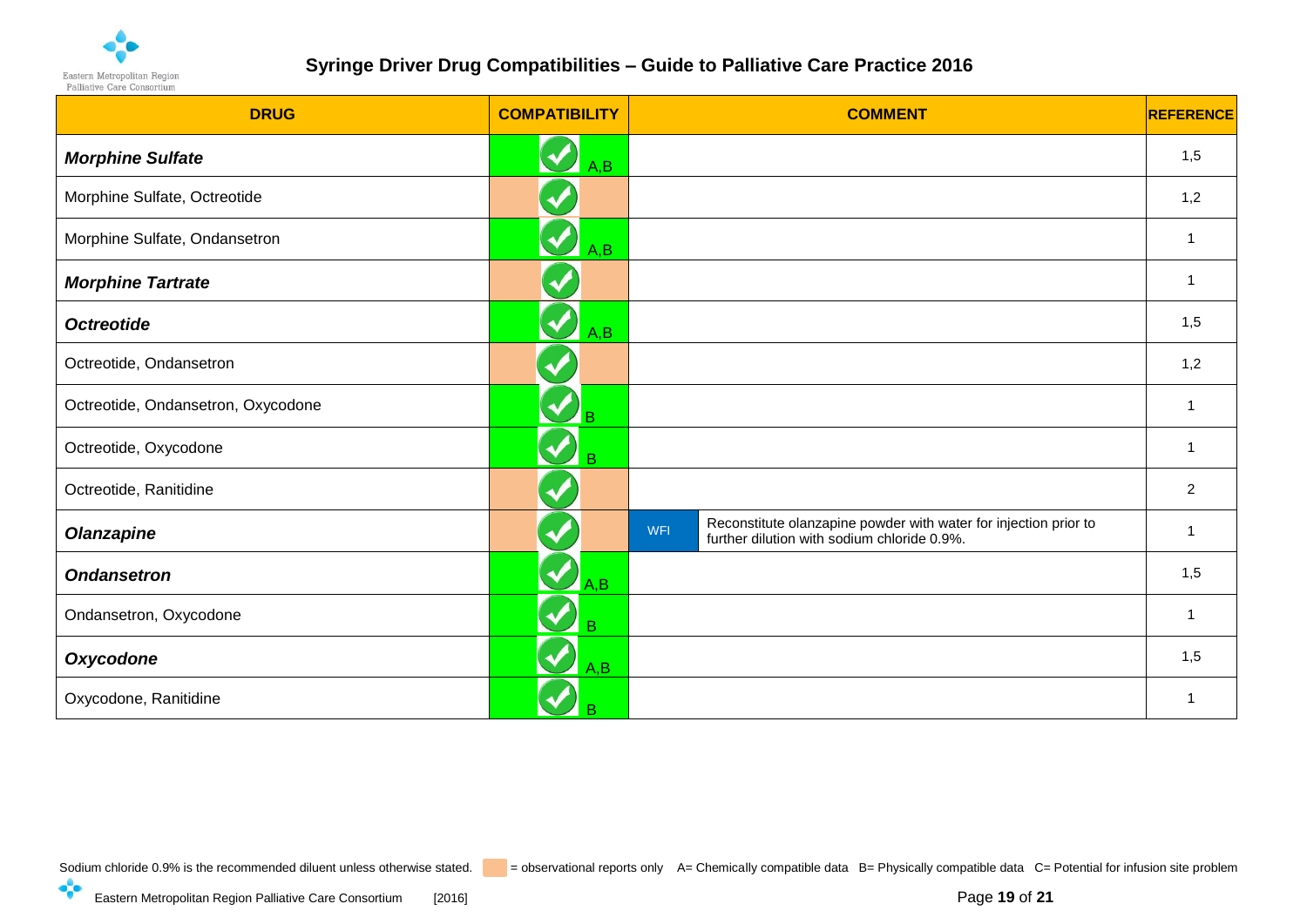

| <b>DRUG</b>          | <b>COMPATIBILITY</b> | <b>COMMENT</b>                                                                                                                                                                                                                                                                                                                                                                                      | <b>REFERENCE</b> |
|----------------------|----------------------|-----------------------------------------------------------------------------------------------------------------------------------------------------------------------------------------------------------------------------------------------------------------------------------------------------------------------------------------------------------------------------------------------------|------------------|
| <b>Phenobarbital</b> |                      | Phenobarbital has an alkaline pH and can cause tissue necrosis when<br>administered as subcutaneous bolus injection.<br>In practice, phenobarbital can be initiated with a bolus intramuscular or<br>intravenous injection, then via subcutaneous infusion with sodium chloride 0.9%<br>as diluent.<br>It should be given via a separate syringe driver. Dilution up to 10 times is<br>recommended. | 1, 5, 12         |
| <b>Ranitidine</b>    |                      |                                                                                                                                                                                                                                                                                                                                                                                                     | 1,5              |
| <b>Sufentanil</b>    |                      | Variable compatibility has been reported due to sorption on some containers<br>Little compatibility data is available.<br>Incompatibility has not been observed in combination with clonazepam,<br>ketamine, methadone, levomepromazine, metoclopramide, midazolam and<br>octreotide.                                                                                                               | 1,5,13           |

<span id="page-19-2"></span><span id="page-19-1"></span><span id="page-19-0"></span> $\cdot$